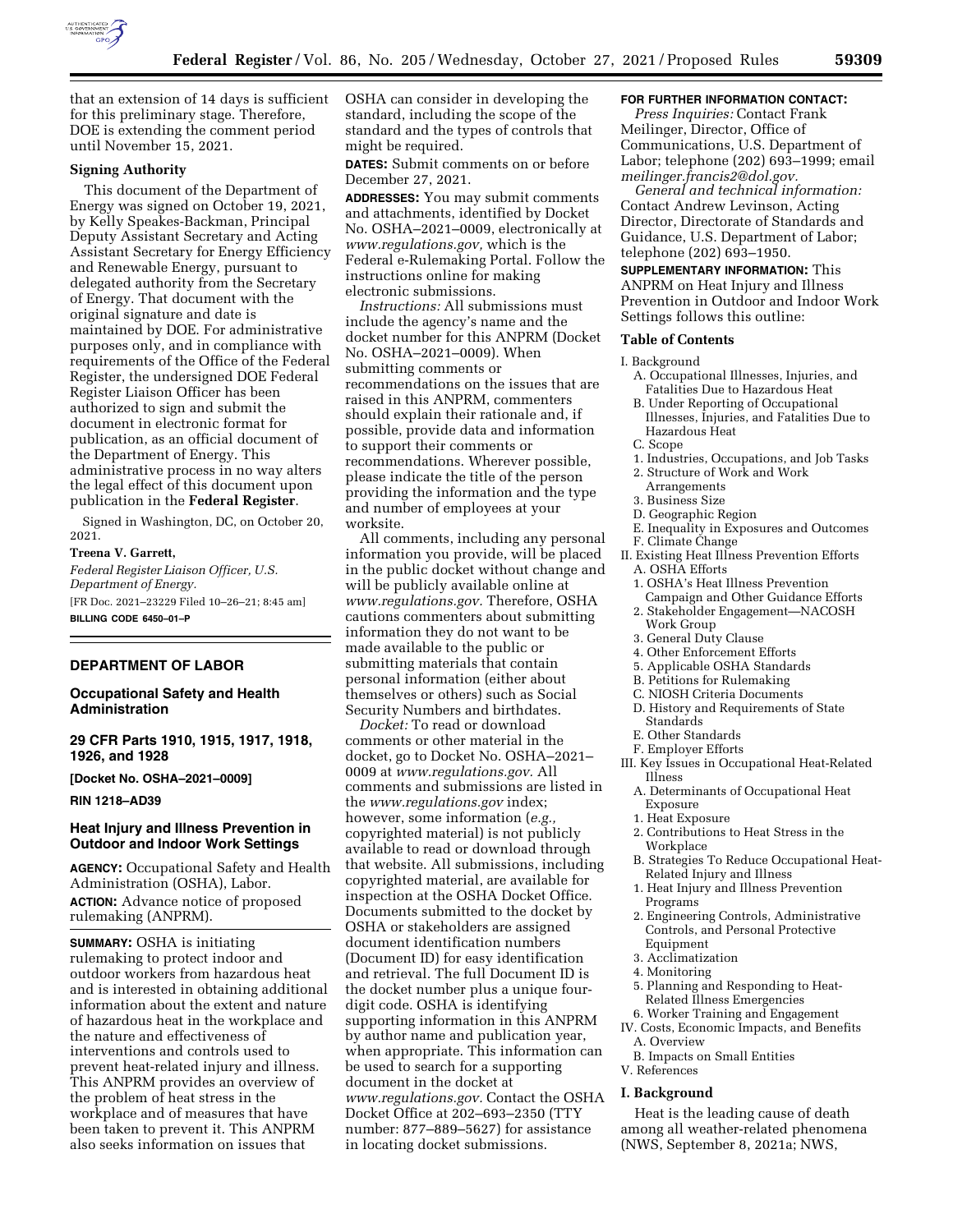September 8, 2021b). Excessive heat exacerbates existing health problems like asthma, kidney failure, and heart disease, and can cause heat stroke and even death if not treated properly and promptly. Workers in both outdoor and indoor work settings without adequate climate-controlled environments are at risk of hazardous heat exposure. In an evaluation of 66 heat-related illness enforcement investigations from 2011– 2016, 80% of heat-related fatalities occurred in outdoor work environments. However, 61% of non-fatal heat-related illness cases occurred during or after work in an indoor work environment (Tustin et al., August 2018). Pregnant workers (NIOSH, April 20, 2017) and workers of color are disproportionately exposed to hazardous levels of heat in essential jobs across these work settings (Gubernot et al., February 2015). In addition, climate change is increasing the frequency and intensity of extreme heat events, as well as increasing daily average daytime and nighttime temperatures. OSHA is initiating a rulemaking to protect both indoor and outdoor workers from hazardous heat, and as a first step is seeking additional information about the extent and nature of hazardous heat in the workplace and the nature and effectiveness of interventions and controls used to prevent heat-related illness. This ANPRM provides an overview of the problem of heat stress in the workplace and the measures that have been taken to prevent it. This ANPRM also seeks information on issues that may be considered in developing a standard, including the scope of the standard and the types of controls that might be required.

OSHA uses several terms related to excessive heat exposure throughout this document. Heat stress means the load of heat that a person experiences due to sources of heat or heat retention, or the presence of heat in a work setting. Heat strain means the physiological response to heat exposure (ACGIH, 2017). Heatrelated illness means adverse clinical health outcomes that occur due to exposure to hazardous heat. Heatrelated injury means an injury linked to heat exposure that is not considered one of the typical symptoms of heat-related illness, such as a fall or cut. The document also uses the combined terms of heat injury and illness when talking about prevention or programming to demonstrate that both injury and illness should be considered, with the exception of the names of existing programs.

## *A. Occupational Illness, Injuries, and Fatalities Due to Hazardous Heat*

According to the Bureau of Labor Statistics (BLS) Census of Fatal Occupational Injuries, exposure to excessive environmental heat stress has killed 907 U.S. workers from 1992– 2019, with an average of 32 fatalities per year during that time period (BLS, September 10, 2021a). In 2019, there were 43 work-related deaths due to environmental heat exposure (BLS, September 1, 2021). A recent analysis of BLS data by National Public Radio and Columbia Journalism Investigations found that the three-year average of heat-related fatalities among U.S. workers has doubled since the early 1990s (Shipley et al., August 17, 2021). The BLS Annual Survey of Occupational Injuries and Illnesses estimates that 31,560 work-related heat injuries and illnesses involving days away from work have occurred from 2011–2019, with an average of 3,507 injuries and illnesses of this severity occurring per year during this period (BLS, September 10, 2021b). However, the estimates provided here on occupational heat-related illnesses, injuries, and fatalities are likely vast underestimates, as discussed further in *Underreporting of occupational illnesses, injuries, and fatalities due to hazardous heat* (Section I.B. of this ANPRM).

In a warm environment, the human body maintains a healthy internal body temperature by getting rid of excess heat through mechanisms like sweating and increasing blood flow to the skin. This is especially true during physical activity or exertion. Briefly, if the body is not able to dissipate heat, the body temperature may rise, and symptoms of heat-related injury and illness can result. These can include heat rashes, heat syncope (fainting), heat cramps, heat exhaustion, rhabdomyolysis (a complex medical condition involving muscle breakdown), kidney injury, and even heat stroke (the inability of the body to cool which can lead to death) if the thermoregulatory capacity of the body is exceeded (Ebi et al., August 21, 2021; NIOSH, February 2016). A multicountry meta-analysis of dozens of studies involving thousands of workers globally found that of those exposed to hazardous heat during a single work shift, 35% experienced heat strain while 15% of those who frequently worked in hazardous heat experienced kidney disease or acute kidney injury (Flouris et al., December 2018).

Exposure to hazardous heat can also result in the exacerbation of pre-existing medical conditions, such as diabetes or

cardiovascular disease. A study of U.S. Army personnel demonstrated that those who have been hospitalized in U.S. hospitals for heat-related illness may experience organ damage that can persist for years afterward, even resulting in an increased risk of death from cardiovascular disease and ischemic heart disease compared to those previously hospitalized for other reasons (Wallace et al., 2007). Recurrent exposure to hazardous heat, and resulting dehydration, has also been found to be associated with acute and chronic kidney disease and injury in agricultural workers and others performing manual labor in outdoor work settings, particularly in South America, central America and certain South Asian countries. These illnesses appear to be unrelated to traditional causes of the disease (Glaser et al., August 8, 2016; Johnson et al., May 9, 2019; Sorensen and Garcia-Trabanino, August 22, 2019). Although much of this research has focused on international populations, there is emerging evidence of this health hazard in occupational populations within the U.S. (Mix et al., 2019; Glaser et al., August 8, 2016).

The following questions are intended to solicit information on the topics related to assessing the nature and magnitude of occupational illness, injuries, and fatalities occurring due to hazardous heat.

(1) What are the occupational health or safety impacts of hazardous heat exposure?

(2) What sources of data are important to consider when evaluating occupational heat-related illnesses, injuries, and fatalities?

(3) Beyond the studies discussed in this ANPRM, are there other data that provide more information about the scope and magnitude of injuries, illnesses, and fatalities related to occupational heat exposure?

## *B. Underreporting of Occupational Illnesses, Injuries, and Fatalities Due to Hazardous Heat*

Heat-related illnesses, injuries, and fatalites are underreported (EPA, April 2021; Popovich and Choi-Schagrin, August 11, 2021). Occupational heatrelated illnesses, injuries, and fatalities may be underestimated for several reasons. First, the full extent of heatrelated health outcomes is underreported generally because heat is not always recognized as a contributing factor and the criteria for defining a heat-related death or illness may vary by state, and among physicians, medical examiners, and coroners. (Gubernot et al., October 2014). Due to the varying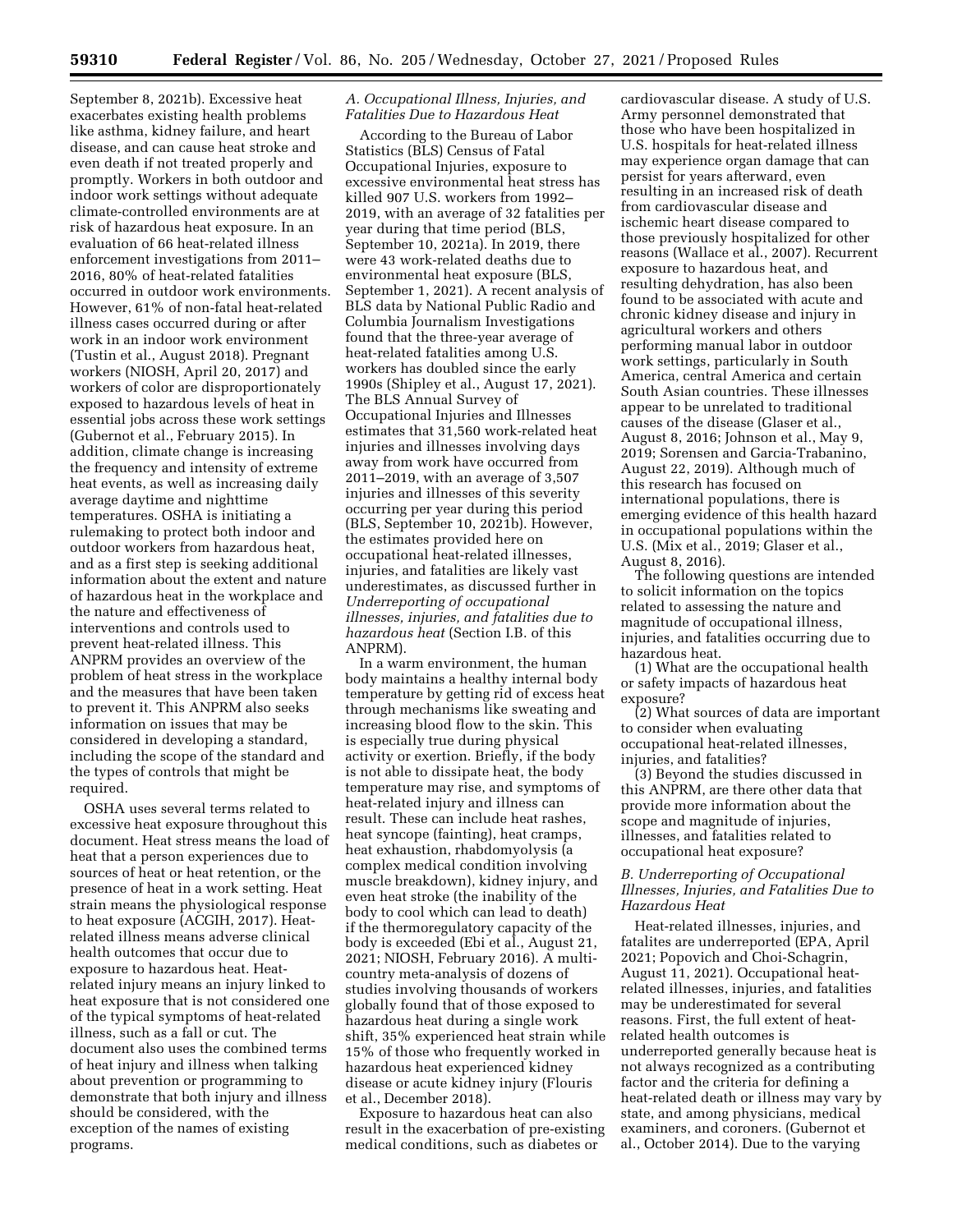nature of heat-related illness symptoms, some of which (*e.g.,* headache, fatigue) may have other causes, not all cases of illness or injury are reported. Further, if the illness or injury does not require medical treatment beyond first aid, or result in restrictions or days away from work, loss of consciousness, diagnosis by a healthcare professional as a significant injury, or death, an employer is not required to report the incident under OSHA's existing injury reporting requirements (see 29 CFR 1904.7(a)). There may also be situations where an illness, injury, or fatality is deemed to be unrelated to work, but heat exposure at work may have contributed to that incident (Gubernot et al., October 2014; Shipley et al., August 17, 2021).

Second, hazardous heat can impair job tasks related to complex cognitive function (Ebi et al., August 21, 2021), and also reduce decision-making abilities and productivity. A recent global meta-analysis showed that 30% of workers who experienced hazardous heat during a single shift reported productivity losses (Flouris et al., December 2018). Additionally, a growing body of evidence has demonstrated that these heat-induced impairments may result in significant occupational injuries that are not currently factored into assessments of the health hazards resulting from occupational heat exposure (Park et al., July 2021). In California, the likelihood of same-day workplace injury risk significantly increased by approximately 5–7% when comparing a day that was 60–65 degrees Fahrenheit to a day that was 85–90 degrees Fahrenheit. Same-day workplace injury risk increased 10–15% when comparing a day that was 60–65 degrees Fahrenheit to a day that was above 100-degrees Fahrenheit. These increased risks were demonstrated in certain indoor and outdoor work environments, contributing to approximately 360,000 additional workplace injuries in California alone from 2001–2018 (Park et al., July 2021).

Third, self-reporting of health outcomes can result in bias which can lead to over- or under-estimates of health outcomes (Althubaiti, May 4, 2016). In 2009, the Government Accountability Office (GAO) reported that the BLS Survey of Occupational Injuries and Illnesses, which relies heavily on employer self-report of nonfatal injuries and illnesses, may underreport employer-reported injury and illness data (GAO, October 2009). This underreporting of non-fatal illnesses and injuries may be particularly present in some industries, like agriculture, where some employers (*e.g.,* employers with 10 or fewer employees) are excluded from reporting requirements (Leigh et al., April 2014). While there may be multiple factors influencing underreporting, BLS investigations of this issue have found that employers and employees may face disincentives for reporting injuries and illnesses (BLS, December 8, 2020). By reporting injuries and illness, employers may increase their workers' compensation costs and jeopardize their reputation. Employees may also face disincentives for reporting if they are reluctant to report for fear of retaliation or may not realize an illness or injury is heat-related. Employees may decide to continue working for economic incentives and to avoid losing wages. Employee fear of retaliation, including the potential loss of employment, may be of particular concern with heatrelated illness and injuries given the disproportionate number of undocumented, migrant, low-wage, or other vulnerable workers that make up sectors that are at high risk of hazardous heat exposure such as agriculture and construction. These workers may lack the awareness of their right to, and perceived ability to, speak out about workplace conditions. Additional concerns related to the inequalities in hazardous heat exposure and resulting health outcomes are discussed below in more detail. Despite potential underreporting, these datasets are important indicators of occupational safety and health, and through the questions below, OSHA seeks additional information and data to better assess the fullest extent of occupational illnesses, injuries, and fatalities due to hazardous heat exposure in the workplace.

Finally, there are some health conditions associated with occupational heat exposure that may take many years to manifest in workers previously exposed to hazardous heat due to the latency period between exposure and symptom onset (Gubernot et al., October 2014). For these illnesses that develop over time, it is unlikely that the current national datasets of occupational illnesses and injuries associate those outcomes with hazardous heat exposure.

The following questions are intended to solicit information on the topics related to assessing and addressing underreporting of occupational illness, injuries, and fatalities occurring due to hazardous heat.

(4) Are there quantitative estimates of the magnitude of occupational illnesses, injuries, and fatalities related to hazardous heat, beyond what is described in this ANPRM?

(5) Are there quantitative estimates or other quantitative or non-quantitative examinations of the magnitude of underreporting of occupational illnesses, injuries, and fatalities related to hazardous heat?

(6) What factors lead to the underreporting of occupational heatrelated illness, injuries, and fatalities of which OSHA should be aware?

(7) What datasets are available to address some of the limitations associated with the underreporting of occupational heat-related illnesses, injuries, and fatalities?

### *C. Scope*

1. Industries, Occupations, and Job Tasks

Workers across hundreds of industries are at risk for hazardous heat exposure and resulting health impacts. Since 2018, 789 heat-related hospitalizations and 54 heat-related fatalities across nearly 275 unique industries have been documented by OSHA through workplace inspections and violations . During this time, hospitalizations occurred most frequently in postal and delivery service, landscaping, and commercial building, as well as highway, street, and bridge construction workers. Fatalities were reported in landscaping, masonry, and highway, street, and bridge construction workers (OSHA, August 20, 2021).

Also since 2018, over 230 unique industries (as identified by 6-digit NAICS codes) across indoor and outdoor work settings have had at least one heat-related inspection by OSHA. During 2019, for example, OSHA heatrelated inspections occurred most often in industries and workplaces such as roofing, postal and delivery service, construction and contracting, masonry, landscaping, restaurants, and warehousing and storage (OSHA, August 20, 2021).

Further, multiple analyses of OSHA enforcement investigations and the Census of Fatal Occupational Injuries have found that Agriculture (NAICS code 11), Construction (NAICS code 23), Transportation and Warehousing (NAICS codes 48–49), and Administrative and Support and Waste Management and Remediation Services (NAICS code 56) experience the highest rates of heat-related mortality (Gubernot et al., February 2015; Tustin et al., August 2018). Compared to the average annual heat-related workplace fatality rate in all other industries of 0.09 deaths per 1 million workers, Agriculture, Forestry, Fishing, and Hunting was found to have 35 (95% confidence interval, 26.3–47.0) times the risk of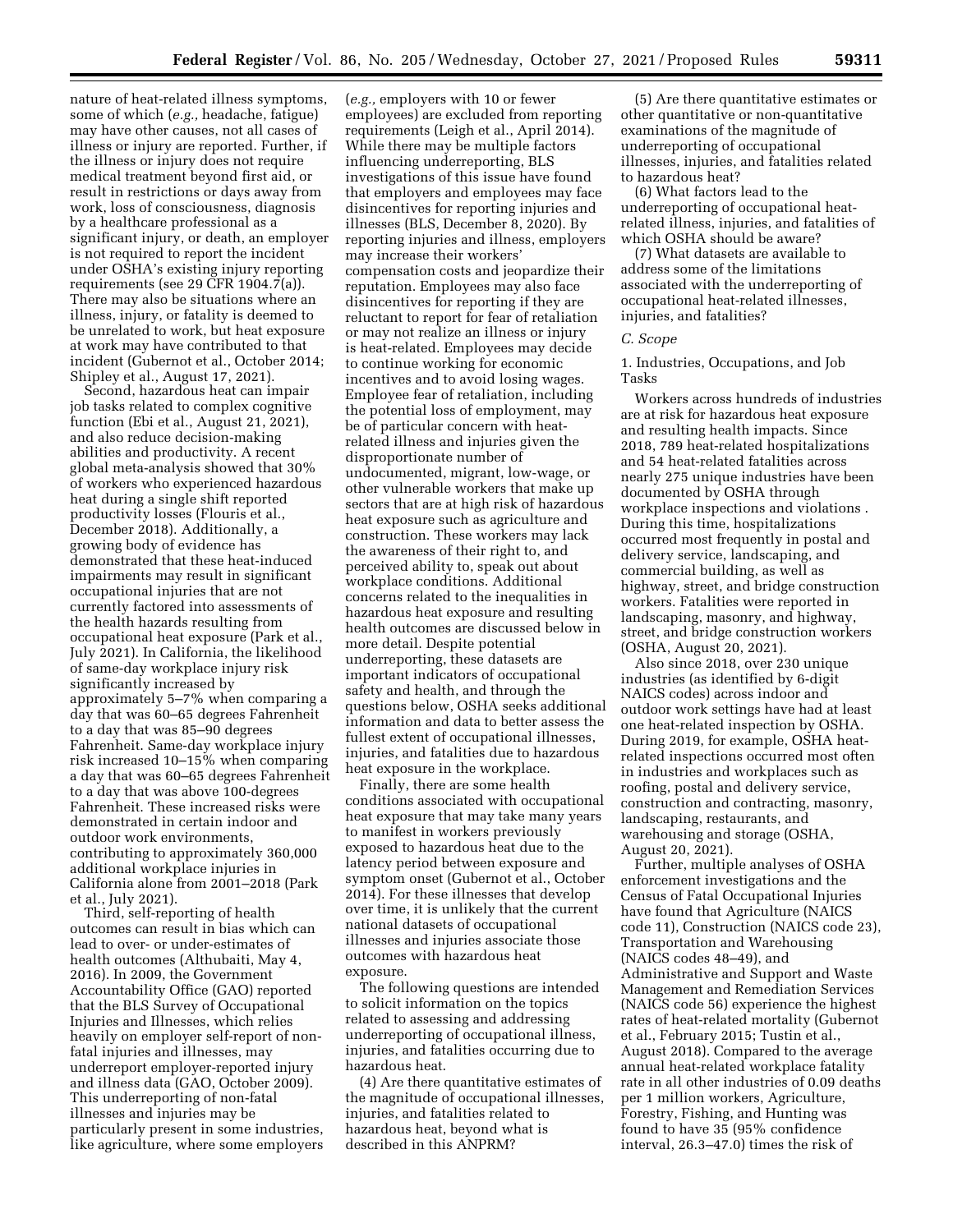heat-related deaths with 3.06 deaths per 1 million workers from 2000–2010. Construction had 13 (95% confidence interval, 10.1–16.7) times the risk of heat-related deaths with 1.13 deaths per 1 million workers during that time period (Gubernot et al., February 2015).

Many job tasks, regardless of the industry in which they are performed, may also result in the risk of exertional heat stress in workers. The American Conference of Governmental Industrial Hygienists (ACGIH) has developed categories of work intensity based on their estimated metabolic rate, with the metabolic rate increasing across categories: rest (*e.g.,* sitting), light (*e.g.,*  sitting, standing, light arm/handwork, occasional walking), moderate (*e.g.,*  normal walking, moderate lifting), heavy (*e.g.,* heavy material handling, walking at a fast pace), very heavy (*e.g.,*  pick and shovel work) (ACGIH, 2017; OSHA, September 15, 2017). In an evaluation of 14 heat-related workplace fatalities that occurred from 2011–2016, the workload was moderate, heavy, or very heavy in 13 of the incidents (Tustin et al., July 6, 2018). Of 20 enforcement cases from 2012–2013 that resulted in heat-related citations under the Occupational Safety and Health Act's General Duty Clause, all fatalities and non-fatal heat-related illnesses occurred under moderate or heavy workloads (Arbury et al., April 2016).

The following questions are intended to solicit information about how hazardous heat exposure and risk varies across industries, occupations, and job tasks.

(8) Are there industries, occupations, or job tasks that should be considered when evaluating the health and safety impacts of hazardous heat exposure in indoor and outdoor work environments? Please provide examples and data.

(9) Are there any industries, occupations, or job tasks that are facing changes in the rate or frequency of occupational heat-related illness? Please provide examples and data.

## 2. Structure of Work and Work Arrangements

The structure of work and various work arrangements, such as the use of temporary, gig, or contingent workers, has been found in some studies, including of non-US workers, to be associated with increased health and safety risks to workers (Caban-Martinez et al., April 2018; Virtanen et al., 2005). This may be due to a variety of reasons, including workers in these work arrangements being assigned more hazardous work tasks, being less aware of their ability to report unsafe work conditions, being less acclimatized to

the heat conditions of the work environment, or not receiving adequate personal protective equipment (PPE) or training for the job duties they are conducting. These work arrangements are present in a variety of industries where workers face hazardous heat exposure, such as construction, agriculture, and landscaping, in part due to outdoor work settings and seasonality of work.

Additionally, multi-employer contexts may impact the health and safety of workers due to the need for and challenges associated with close coordination across employers on health and safety issues such as training and monitoring safe work practices (OSHA, October 6, 2021a; OSHA and NIOSH, October 6, 2021). OSHA recognizes that any rulemaking will need to consider the challenges for employers and employees related to protecting those in non-traditional, variable, and multiemployer work arrangements.

The following questions are intended to solicit information about how unique and non-traditional work arrangements contribute to workers' risk of heatrelated injuries and illnesses, as well as the best practices and challenges for reducing those risks in these work settings.

(10) In addition to traditional work arrangements, are there specific types of work arrangements or multi-employer work arrangements that should be considered when evaluating the health and safety impacts of hazardous heat exposure in indoor and outdoor work environments?

(11) What are current and best practices for protecting workers in various types of work arrangements, including temporary and multiemployer work arrangements, from hazardous heat exposure?

(12) What are current challenges in and limitations of protecting workers in various types of work arrangements, including temporary and multiemployer work arrangements, from hazardous heat exposure?

### 3. Business Size

Heat-related illnesses can occur in businesses of all sizes. An evaluation of 38 enforcement investigations involving 66 incidents of fatal and non-fatal heatrelated illness from 2011–2016 found that 92% of workplaces investigated had less than 250 employees (Tustin et al., August 2018). In a different assessment of workplace heat-related fatalities from 2000–2010, almost half of all fatalities where establishment size was known (244 cases out of 359 fatalities) occurred in what the authors termed ''very small establishments,'' or those with fewer

than 10 employees (Gubernot et al., February 2015). However, approximately a quarter of fatalities during that time period occurred in ''very large establishments'' with more than 100 employees (Gubernot et al., February 2015).

The following questions are intended to solicit information about how business size may influence the practices and interventions implemented to prevent heat-related injuries and illnesses and the challenges experienced by businesses of varying sizes when implementing these prevention strategies. There are additional questions on the economic considerations for small entities included in *Impacts on Small Entities*  (Section IV.B. of this ANPRM).

(13) How are employers in businesses of various sizes currently preventing heat-related injury and illness in workers?

(14) Are there limitations or concerns in preventing heat-related injury and illness in workers that vary among businesses of various sizes?

### *D. Geographic Region*

Heat-related injury and illness among workers can occur anywhere in the United States. In 2015, Texas and California had the highest number of nonfatal injuries and illnesses with days away from work (BLS, August 30, 2017). Texas and California also accounted for a quarter of all heat-related workplace fatalities from 2000–2010 (Gubernot et al., February 2015).

However, when the size of the worker populations are taken into account, states across the southern United States, including Mississippi, Arkansas, Nevada, West Virginia, and South Carolina, have been found to have the highest rates of heat-related workplace fatalities from 2000–2010 (Gubernot et al., February 2015). In 2015, Kansas and South Carolina had the highest rates of heat-related nonfatal injuries and illnesses with days away from work, at 1.3 and 1.0 per 10,000 workers, respectively (BLS, August 30, 2017). Recent evidence also shows that the Southeast United States accounts for the most cases officially reported to OSHA.

As discussed in *Under-reporting of Occupational Illnesses, Injuries, and Fatalities due to Hazardous Heat*  (Section I.B. of this ANPRM), significant underreporting of workplace heatrelated injury and illness limits the understanding of the full geographic scope of outcomes. Additionally, populations that are less accustomed to hazardous heat, such as those in the Northeast or Midwest U.S., may be at increased risk of health impacts from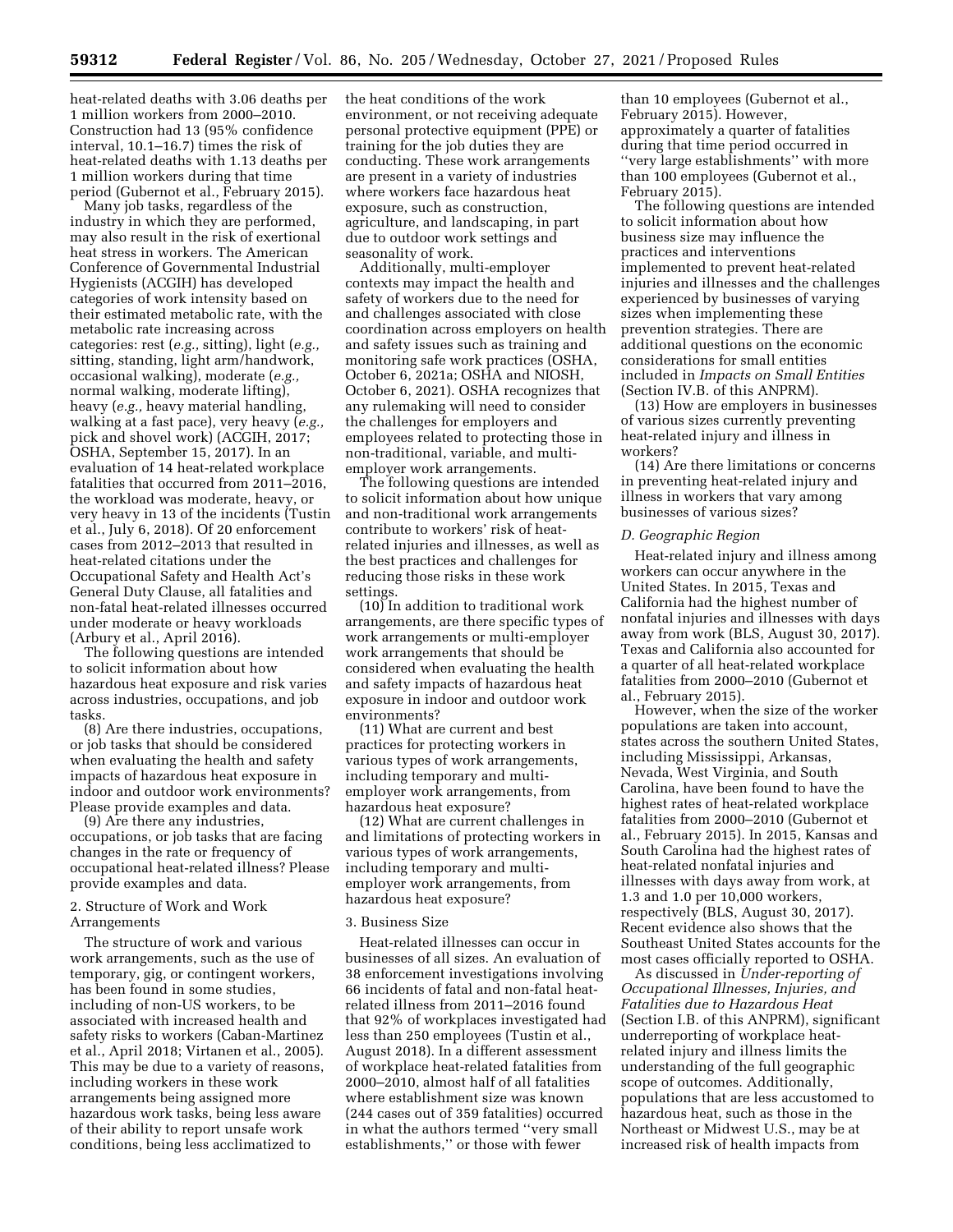extreme heat, particularly during early season high heat events (Anderson and Bell, February 2011).

The following questions are intended to solicit information, relevant data sources, and considerations related to occupational heat exposure and outcomes based on geographic region.

(15) How does geographic region contribute to occupational heat hazards and the outcomes experienced by workers? Please provide examples and data.

(16) Are there regions with improving or worsening occupational heat hazards and associated outcomes? Please provide examples and data.

(17) Do regions with traditional and pervasive heat hazards address the hazard differently than regions with more episodic exposures (*e.g.,* heat waves in a normally temperate region)?

(18) What regional differences should be considered or accounted for when determining the appropriate interventions and practices to prevent heat-related injuries and illnesses among workers?

## *E. Inequality in Exposures and Outcomes*

Disproportionate exposure to hazardous working conditions and their resulting health and safety impacts on workers exacerbates socioeconomic and racial inequalities in the U.S. In assessments of national work-related injuries, illnesses, and fatalities, employment in high-risk occupations has been disproportionately held by those who are Black, foreign-born, or low wage-earners, after adjusting for other demographic characteristics like sex and education (Steege et al., 2014). Non-Hispanic Black workers and foreign-born Hispanic workers tend to work in jobs with the highest injury risks even after adjusting for sex and education (Seabury et al., February 2017). Sociodemographic disparities in hazardous occupational exposures to dust and chemicals, noise, musculoskeletal hazards, and strain have been found to persist even after accounting for industry and job (Quinn et al., 2007).

These disparities are also present when focusing on health and safety outcomes that result from hazardous heat exposure. Black and Hispanic workers had higher relative risks of heat-related fatalities compared to white workers from 2000–2010 (Gubernot et al., February 2015), and one-third of workplace heat-related fatalities since 2010 have occurred in Hispanic workers (Shipley et al., August 17, 2021). From 1992–2006, agricultural crop workers were estimated to be 20 times more

likely to suffer a heat-related fatality at work when compared to all other civilian occupations, with the majority of fatalities occurring among immigrant workers (CDC, June 20, 2008), and from 2000–2010, agricultural workers had 35 (95% confidence interval, 26.3–47.0) times the risk of dying from heat-related causes compared to all other industries (Gubernot et al., February 2015). Lowerwage workers are more likely to live and work in areas facing greater exposure to hazardous heat, to work in dangerous occupations, and to have limited access to air conditioning at home or other housing which may limit the ability to recover from occupational and nonoccupational heat exposures. In California, lower-wage workers experienced five times as many heatrelated injuries compared to the highestwage workers between 2001 and 2018 (Park et al., July 2021). As climate change increases extreme heat events, Hispanic and Latino individuals, as well as American Indian and Alaska Native individuals, individuals with low income, and individuals lacking a high school diploma are more likely to live in areas with the highest projected labor hour losses (EPA, September 2, 2021).

The following questions are intended to solicit information, relevant data sources, and considerations related to inequalities in occupational heat exposure and disproportionate outcomes experienced by vulnerable occupational populations.

(19) Are there specific populations facing disproportionate exposure to or outcomes from hazardous heat in indoor or outdoor work settings? Please provide examples and data.

(20) Are there data sources available to assess inequalities in exposure to or outcomes from hazardous heat in indoor or outdoor work settings?

(21) Are there industries or employers who are addressing occupational heatrelated illness with an environmental justice approach (*i.e.,* with a focus on fair treatment and meaningful involvement of all people regardless of race, color, national origin, or income) to appropriately address the disproportionate exposures and outcomes faced by workers of color, low-wage workers, immigrant workers, or pregnant workers (NIOSH, April 20, 2017)? Please provide examples and data.

#### *F. Climate Change*

Climate change is increasing the frequency and intensity of extreme heat events, as well as increasing daily average daytime and nighttime temperatures. The National Climate Assessment, the United States'

quadrennial report assessing climate change science and impacts and published by the U.S. Global Change Research Program, states that high summer temperatures are linked to increased illness and death, that hot days are associated with increased heatrelated illnesses, that health risks may be higher earlier in warmer seasons before people have had time to acclimatize, and that workers will face an increased risk of heat-related illness due to heat exposure. This will be especially true in rural areas, particular sectors and occupations such as agriculture, forestry, construction, utilities, warehousing, manufacturing, and indoor workplaces producing additional heat or lacking adequate cooling, such as steel mills, dry cleaning, and others, and for workers of color, those who are older, and of lower socioeconomic status (USGCRP, 2016; USGCRP, 2018). It is estimated that under a high emissions scenario, climate change will result in the annual loss of almost 2 billion labor hours with an annual cost of an estimated \$160 billion in lost wages (in 2015 dollars) due to extreme temperatures alone, the vast majority of which is due to heat (EPA, May 2017; USGCRP, 2018). As the number of days above 90 degrees Fahrenheit increases due to climate change, so do lost hours of work. Nationally, the average losses are projected to be 14 to 34 hours annually per ''weather-exposed'' worker due to high temperature days. Weatherexposed workers in parts of the Southwest and Southern Great Plains could lose up to 84 hours per worker annually, depending on the level of temperature increases (EPA, September 1, 2021).

The following questions are intended to solicit information, relevant data sources, and considerations to further assess the impact of climate change on occupational heat exposure and outcomes.

(22) Are there data sources available to assess how climate change is altering hazardous heat exposure in outdoor and indoor work environments?

(23) How will climate change affect existing inequities in occupational heat exposure and related health outcomes? Please provide relevant data.

(24) How will climate change affect the risk of occupational heat-related illness and mortality in the different regions of the United States?

(25) How should climate change be factored into an OSHA heat illness and injury prevention standard?

(26) What efforts are employers currently taking to prepare for and respond to the ways that climate change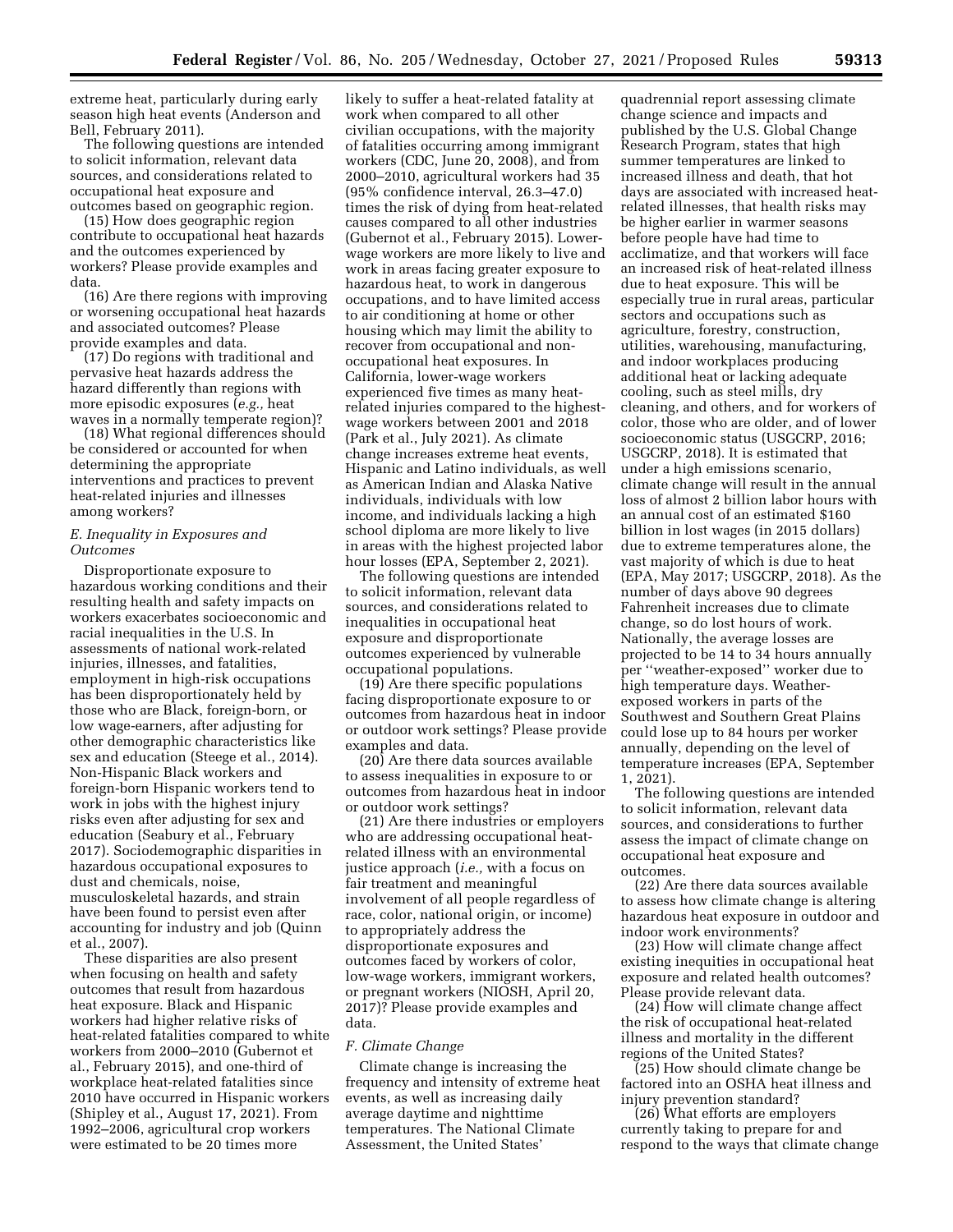is altering hazardous heat exposure in their workplaces?

## **II. Existing Heat Injury and Illness Prevention Efforts**

# *A. OSHA Efforts*

OSHA has taken a multi-pronged approach to address hazardous heat among both indoor and outdoor workers. This includes efforts ranging from education and awareness building, guidance, compliance assistance, stakeholder engagement, and enforcement.

1. OSHA's Heat Illness Prevention Campaign and Other Guidance Efforts

OSHA has a long-running Heat Illness Prevention Campaign (*[https://](https://www.osha.gov/heat) [www.osha.gov/heat](https://www.osha.gov/heat)*), which was initiated in 2011 to build awareness of prevention strategies and tools for employers and workers to reduce occupational heat-related illness. Historically, the Campaign has utilized the slogan ''Water. Rest. Shade.'' The agency updated Campaign materials in 2021 to recognize both indoor and outdoor heat hazards, as well as the importance of protecting new and returning workers from hazardous heat. These efforts, which are ongoing, incorporate stakeholder feedback and feature materials available in an increasing number of languages. Despite the strengths and reach of the Campaign, these guidance and communication materials are not legally enforceable requirements.

In addition to the Heat Illness Prevention Campaign materials, OSHA publishes a heat specific Safety and Health Topics page (*[https://](https://www.osha.gov/heat-exposure) [www.osha.gov/heat-exposure](https://www.osha.gov/heat-exposure)*), which provides additional information and resources on heat topics. The page provides information on planning and supervision in hot environments, identification of heat-related illness and first aid, information on prevention such as training, calculating heat stress and controls, personal risk factors, descriptions of other heat standards and case study examples of situations where workers developed heat-related illness. OSHA and the National Institute for Occupational Safety and Health (NIOSH) also co-developed a Heat Safety Tool Smartphone App for both Android and iPhone devices. The app provides outdoor location sensitive temperature, humidity, and heat index readings, as well as provides a corresponding risk level for ranges of heat index. The app is not for indoor use if using automatically downloaded data for the heat index calculation. Each risk level provides relevant information

on identifying signs and symptoms of heat-related illness and steps that should be taken at that risk level to prevent heat-related illness.

2. Stakeholder Engagement—NACOSH Work Group

On June 22, 2021, at a meeting of the National Advisory Committee for Occupational Safety and Health (NACOSH), the agency announced its intention to form a NACOSH work group to engage stakeholders and better understand current best practices and challenges in occupational heat-related illness prevention across a variety of industries to inform OSHA's response to this important hazard. This NACOSH Heat Illness Prevention Work Group (WG) will consist of experts who have extensive knowledge and experience in causes of, identification of, and factors that affect heat-related illness hazards in the workplace, as well as best practices and interventions for mitigating occupational heat-related illness. OSHA intends to initially convene the work group in late fall 2021.

#### 3. General Duty Clause

Although OSHA does not have a specific standard governing hazardous heat conditions at workplaces, the agency currently enforces Section 5(a)(1) (General Duty Clause) of the OSH Act against employers that expose their workers to this recognized hazard. Section 5(a)(1) states that employers have a general duty to furnish to each of their employees employment and a place of employment free from recognized hazards that cause or are likely to cause death or serious physical harm to employees (29 U.S.C. 654(a)(1)). To prove a violation of the General Duty Clause, OSHA needs to establish—in each individual case—that: (1) The employer failed to keep the workplace free of a hazard to which its employees were exposed; (2) the hazard was recognized; (3) the hazard was causing or likely to cause death or serious injury; and (4) a feasible means to eliminate or materially reduce the hazard existed. (See, *e.g.,* A.H. Sturgill Roofing, Inc., 2019 O.S.H. Dec. (CCH) ¶ 33712, 2019 WL 1099857, (No. 13– 0224, 2019)).

OSHA has relied on the General Duty Clause to cite employers for heat-related hazards for decades. Additionally, OSHA has issued various forms of guidance for employers and employees whose work occurs in indoor and outdoor heat environments and has addressed heat-related illness in Regional Emphasis Programs in an attempt to protect workers from heatrelated injury. (Please see *OSHA Heat* 

*Illness Prevention Campaign and Guidance Efforts and Other Enforcement Efforts,* Sections II.A.1 and II.A.4 of this ANPRM, respectively.) However, the General Duty Clause does not specifically prescribe hazardous heat exposure thresholds or provide specifics on how employers are to eliminate or reduce their employees' exposure to hazardous heat. A standard specific to heat-related injury and illness prevention would more clearly set forth employer obligations and help employers to identify the measures necessary to more effectively protect employees from hazardous heat.

OSHA's enforcement efforts to protect employees from hazardous heat conditions using the General Duty Clause, although important, have been met with significant legal challenges, leaving many workers vulnerable to heat-related hazards. Because there are no specific, authoritative exposure thresholds for OSHA to rely on, it has been challenging for the agency to prove the existence of a recognized hazard, even in cases in which a heat-related fatality has occurred. (See, *e.g.,* A.H. Sturgill Roofing, Inc., 2019 O.S.H. Dec. (CCH) ¶ 33712, 2019 WL 1099857, (No. 13–0224, 2019); Aldridge Elec., Inc., 26 BNA OSHC 1449, 2016 WL 8581709, (No. 13–2119, 2016)).

Moreover, in litigated cases OSHA has been largely unsuccessful in relying on third-party scientific documents—such as ACGIH exposure thresholds and NIOSH criteria—to prove the existence of a recognized hazard. (See Aldridge Elec., Inc., 2016 WL 8581709 at \*14 (noting that ''none of these documents is a mandatory document that [employers] must follow akin to an OSHA regulation.''); Industrial Glass, 15 BNA OSHC 1594, 1992 WL 88787, at \*12 n. 10, (No. 88–348, 1992) (noting that the NIOSH criteria ''[do] not have the force or effect of law.'')). Additionally, because the available scientific information is not currently defined in terms of a workplace hazard standard, adjudicators have found that crucial terms and methods for determining the severity of risk for heatrelated illness are too vague or insufficiently defined to effectively determine the existence of a recognized hazard in the context of a particular case. (See, *e.g.,* A.H. Sturgill Roofing, Inc., 2019 WL 1099857 at \*4 (noting that the National Oceanic and Atmospheric Administration's (NOAA) National Weather Service Heat Index chart does not define ''prolonged exposure'' or explain what factors must be considered to increase heat index values; only stating that ''exposure to full sunshine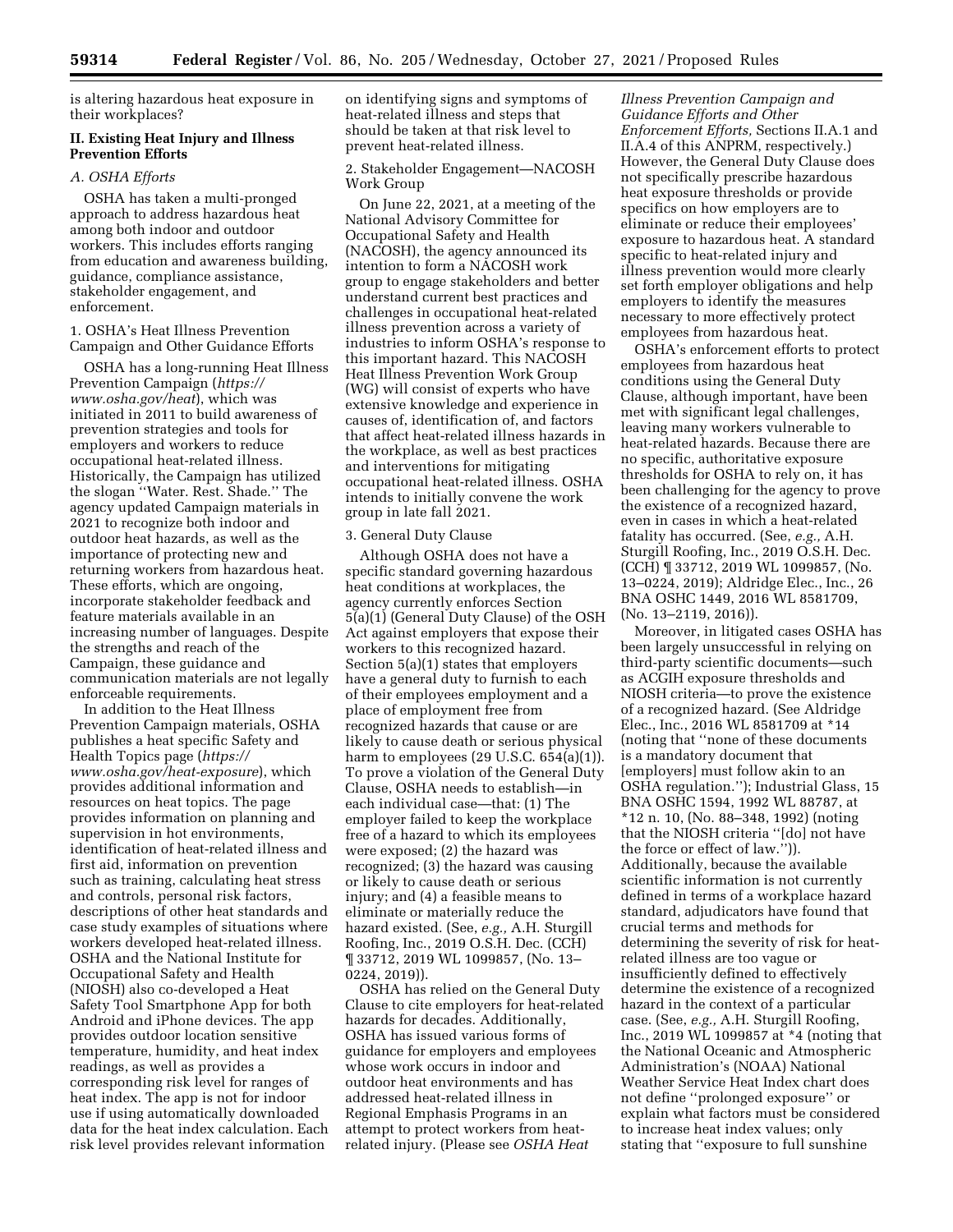can increase heat index values by up to  $15 °F.'$ ).

Under the General Duty Clause, OSHA cannot require abatement before proving in an enforcement proceeding that specific workplace conditions are hazardous; whereas a standard would establish the existence of the hazard at the rulemaking stage, thus allowing OSHA to identify and require specific abatement measures without having to prove the existence of a hazard in each case. Given OSHA's burden under the General Duty Clause, it is currently difficult for OSHA to ensure necessary abatement before employee lives and health are unnecessarily endangered. Moreover, under the General Duty Clause OSHA must largely rely on expert witness testimony to prove both the existence of a hazard and the availability of feasible abatement measures that will materially reduce or eliminate the hazard in each individual case. (See, *e.g.,* Industrial Glass, 1992 WL 88787 at \*4–7).

### 4. Other Enforcement Efforts

In 2019, OSHA conducted 289 heatrelated inspections (OSHA, August 20, 2021). More than 110 of these were initiated by complaints and 20 were due to the occurrence of a fatality or catastrophe. As a result of these inspections, OSHA issued 155 Hazard Alert Letters (HALs), which provide employers with information to mitigate hazards and resources to assist in this process when OSHA determines a formal citation cannot be issued. OSHA issued only 31 General Duty Clause citations during the same period (OSHA, August 20, 2021). Thus, HALs were issued at five times the rate of 5(a)(1) citations in 2019.

On September 1, 2021, OSHA's Directorate of Enforcement Programs issued an Inspection Guidance for Heat-Related Hazards, which establishes a new enforcement initiative to prevent heat-related illnesses and fatalities while working in hazardous hot indoor and outdoor environments (OSHA, September 1, 2021). The guidance provides that days when the heat index exceeds 80 degrees Fahrenheit will be considered heat priority days. Enforcement efforts will be increased on heat priority days for a variety of indoor and outdoor industries, with the aim of identifying and mitigating potential hazards and preventing heat-illnesses before they occur.

OSHA's Region VI regional office, located in Dallas, TX, has a heat-related special Regional Emphasis Program (REP) (OSHA, October 1, 2019). This region covers Texas, New Mexico, Oklahoma, Arkansas, and Louisiana,

which have a high number of heatrelated injuries, illnesses, and fatalities. This REP allows field staff to conduct heat illness inspections of outdoor work activities on days when the high temperature is forecast to be above 80 degrees Fahrenheit. This REP includes employers with fewer than 11 employees. Under the authority of this REP, Region VI conducted 78 inspections on heat-related illness, which identified 89 violations, in 2019 alone.

Heat-related inspections are also initiated by heat-related complaints, hospitalizations or fatalities, and during an unrelated programmed or unprogrammed inspection where a heat hazard is identified. In addition, OSHA Area Offices can initiate heat interventions or inspections based on local knowledge of establishments, referrals from the local health department, or from other Federal agencies with joint jurisdictions, such as U.S. Department of Agriculture (USDA), Environmental Protection Agency (EPA), media referrals or previous OSHA inspection history.

#### 5. Applicable OSHA Standards

OSHA currently has other existing standards that, while applicable to some issues related to hazardous heat, have not proven to be adequate in fully protecting workers. OSHA's Recordkeeping standard (29 CFR 1904.7) requires employers to record and report injuries and illnesses that meet recording criteria. If an injury or illness does not require medical treatment beyond the provision of first aid, it does not need to be reported. Some actions that a worker may be recommended to take when experiencing heat-related illness, such as hydration, are considered to be first aid, and therefore are not recordable.

The agency's Sanitation standards (29 CFR 1910.141, 29 CFR 1915.88, 29 CFR 1917.127, 29 CFR 1926.51, and 29 CFR 1928.110) require employers to provide potable water readily accessible to workers. While these standards require that drinking water be made available in ''sufficient amounts,'' it does not specify what those amounts are, and employers are only mandated to encourage workers to frequently hydrate on hot days.

OSHA's Safety Training and Education standard (29 CFR 1926.21) requires employers in the construction industry to train employees in the recognition, avoidance, and prevention of unsafe conditions in their workplaces. OSHA's PPE standards (29 CFR 1910.132, 29 CFR 1915.152, 29 CFR 1917.95, and 29 CFR 1926.28) require employers to conduct a hazard

assessment to determine the appropriate PPE to be used to protect employees from the hazards identified in the assessment. However, hazardous heat is not specifically identified as a hazard for which workers need training or PPE, complicating the application of these requirements to hazardous heat.

The following questions are intended to solicit information related to the existing efforts OSHA has undertaken to prevent occupational heat-related illness, injuries, and fatalities.

(27) Are OSHA's existing efforts and authorities adequate or effective in protecting workers from hazardous heat in indoor and outdoor work settings?

(28) What additional efforts or improvements should be undertaken by OSHA to protect workers from hazardous heat in indoor and outdoor work settings?

(29) What are the gaps and limitations of existing applicable OSHA standards, as well as existing campaign, guidance, enforcement, and other efforts for preventing occupational heat-related illness in indoor and outdoor work settings?

### *B. Petitions for Rulemaking*

OSHA has received three petitions from Public Citizen and supporting organizations, in 2011, 2018, and 2021, to implement a heat standard. The petitions presented data on the impacts of heat on workers' morbidity and mortality. The 2011 petition was for an Emergency Temporary Standard under section 6(c) of the OSH Act and was denied for failing to meet the grave danger requirement of the Act. The 2018 petition asked for an OSHA heat standard under section 6(b) of the OSH Act and was co-signed by over 130 organizations and nearly 100 individuals. The 2021 petition again requested that OSHA issue an Emergency Temporary Standard. The agency has not yet responded to the 2018 and 2021 petitions.

Over the last several years, many members of Congress have also urged OSHA to initiate rulemaking for a Federal heat standard. In 2019, OSHA received a request for rulemaking from members of the Senate (Brown et al., November 18, 2019). In August 2021, OSHA received a request for rulemaking from members of both the Senate and the House of Representatives (Padilla et al., August 3, 2021; Chu et al., August 6, 2021). Both chambers of Congress also have pending legislation in the 2021–2022 legislative session that would order OSHA to develop and implement a Federal heat standard (U.S. Senate, 117th Congress, April 12, 2021; U.S. House of Representatives, 117th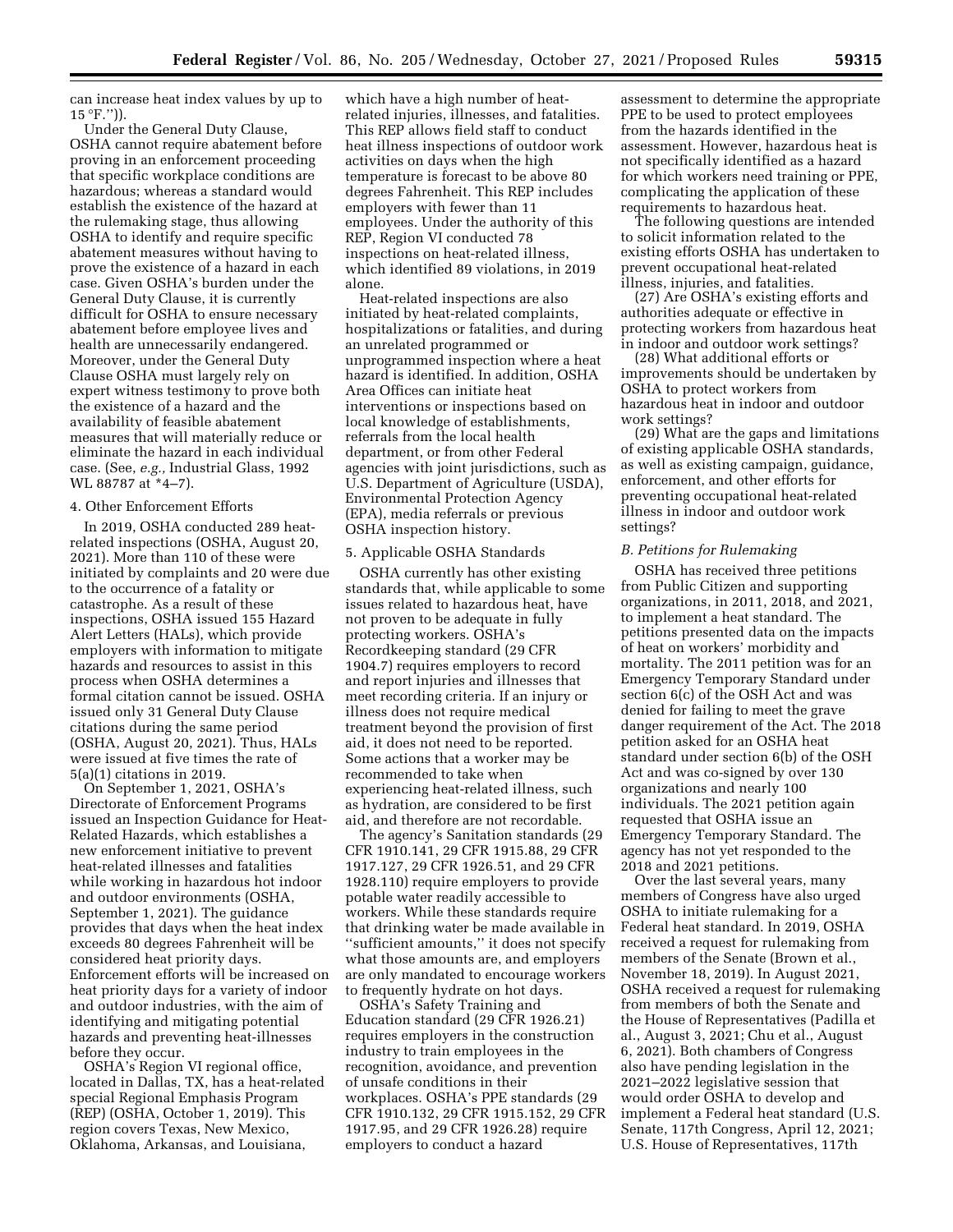Congress, March 26, 2021). This legislation has also been considered in past legislative sessions.

# *C. NIOSH Criteria Documents*

NIOSH first proposed details of a potential Federal heat standard in 1972 in its *Criteria for a Recommended Standard* (NIOSH, 1972). Criteria documents, issued under the authority of section 20(a) of the Occupational Safety and Health Act of 1970, recommend occupational safety and health standards based on exposure limits and work intensity that are safe for various periods of employment as established by a critical review of scientific and technical information. NIOSH's criteria for a recommended standard have since been updated in 1986 (NIOSH, April 1986) and again in 2016 (NIOSH, February 2016). The 2016 criteria recommend that a Federal heat standard include provisions for medical screening and physiological monitoring, heat stress thresholds, rest breaks, hydration, shade, acclimatization plans, engineering controls (*e.g.,* air conditioners, fans, tents), administrative controls (*e.g.,* rest breaks and altered work schedules), PPE and auxiliary body cooling (*e.g.,* cooled or iced vests, jackets, or other wearable garments), exposure and medical monitoring, hazard notification alerts, worker training and education, medical surveillance, and recordkeeping (NIOSH, February 2016).

The 2016 criteria document recommends occupational exposure limits for heat stress, such that no worker be ''exposed to combinations of metabolic and environmental heat greater than'' the recommended alert limit (RAL, for unacclimatized workers) or the recommended exposure limit (REL, for acclimatized workers). The NIOSH criteria recommend that environmental heat should be assessed with hourly measurements of Wet Bulb Globe Temperature (WBGT) (NIOSH, February 2016), and metabolic heat should be assessed using the metabolic-

work-rates set by ACGIH (ACGIH, 2017). There are lower recommended exposure limits for unacclimatized workers, workers who are wearing work clothing that minimizes heat dissipation from the body, and those who have underlying personal risk factors. These exposure limits were highly sensitive, meaning the exposure limits were met or exceeded, in an investigation of a subset of 14 cases of fatal (100% sensitivity) and 11 nonfatal (72% sensitivity) heatrelated illness in workers that occurred during outdoor work (Tustin et al., July 6, 2018).

# *D. History and Requirements of State Standards*

As of October 2021, four states have promulgated hazardous heat standards requiring employers in various industries and workplace settings to provide protections and abatement measures to reduce the risk of heatrelated illness for their employees: California, Minnesota, Oregon, and Washington. Oregon issued a temporary rule in July of 2021 after experiencing temperatures well above 100 °F for an extended period. Washington State also issued emergency heat rules during the summer of 2021 that provide additional worker protections to its previously promulgated heat rule. Additionally, since 2020, three more states, Colorado, Maryland, and Nevada, have passed laws requiring state health and safety administrators to promulgate rules related to hazardous heat in the workplace. Virginia's Safety and Health Codes Board is also considering a standard on this topic.

State standards differ in the scope of coverage. For example, Minnesota's standard covers only indoor workplaces. California and Washington standards cover only outdoor workplaces, although California is engaged in rulemaking for a potential indoor heat standard. Oregon's emergency rule covers both indoor and outdoor workplaces. California, Washington, and Oregon all have additional protections

that are triggered by high heat, however, they differ as to the trigger for these additional protections: In California it is at a temperature reading of 95 °F (and only includes certain industries), in Washington it is at a temperature reading of 100 °F, and in Oregon it is at a heat index of 90 °F. State rules also differ in the methods used for triggering the heightened protections against hazardous heat. Minnesota's standard considers the type of work being performed (light, moderate, or heavy) and has calculated a threshold WBGT for each work activity. California's heatillness prevention protections go into effect at 80 °F, ambient temperature. Washington's rule also relies on ambient temperature readings combined with considerations for the weight and breathability of workers' clothing. Oregon's emergency rule relies on the heat index as calculated by NOAA's National Weather Service.

All of the state standards require training for employees and supervisors. All of the state standards except for Minnesota require employers to provide at least 1 quart of water per hour for each employee, require some form of emergency response plan, mention the importance of acclimatization for workers, and require access to shaded break areas. Washington and Oregon require that employers provide training in a language that the workers understand. Similarly, California's standard requires that employers create a written heat-illness prevention plan in English as well as in whatever other language is understood by the majority of workers at a given workplace. California has the most robust acclimatization program, which requires close monitoring of new employees for up to fourteen days and monitoring of all employees during a heat wave. Table II.D.1, below, highlights these and additional similarities and differences between the existing state standards on hazardous heat.

# TABLE II.D.1—STATE RULES ON HAZARDOUS HEAT AS OF AUGUST 2021

| Standard<br>requirements                            | $CA*$                                    | $MN**$                                                | OR ***                                   | <b>WA ****</b><br>(emergency rule additions<br>in italics)        |
|-----------------------------------------------------|------------------------------------------|-------------------------------------------------------|------------------------------------------|-------------------------------------------------------------------|
|                                                     | Worksite coverage    Outdoor, year-round | Indoor, year-round                                    | Indoor and outdoor, emer-<br>gency rule. | Outdoor, May 1-Sept. 30.                                          |
| Thresholds triggering pro-<br>tection requirements. | $80^{\circ}$ F (ambient temp.)           | Between 77 °F-86 °F<br>(WBGT) based on work-<br>load. | 80 °F (NOAA NWS Heat<br>Index).          | 89 °F (ambient temp.);<br>lower if wearing heavy<br>clothing/PPE. |
| Add'l high heat protections                         | At 95 °F (certain industries<br>only).   |                                                       | At 90 °F                                 | At 100 $\degree$ F.                                               |
| Water/Hydration                                     | 1 qt./hr./worker                         |                                                       | 1 gt./hr./worker, cool or<br>cold.       | 1 qt./hr./worker Suitably<br>cool.                                |
|                                                     |                                          |                                                       |                                          | Yes.                                                              |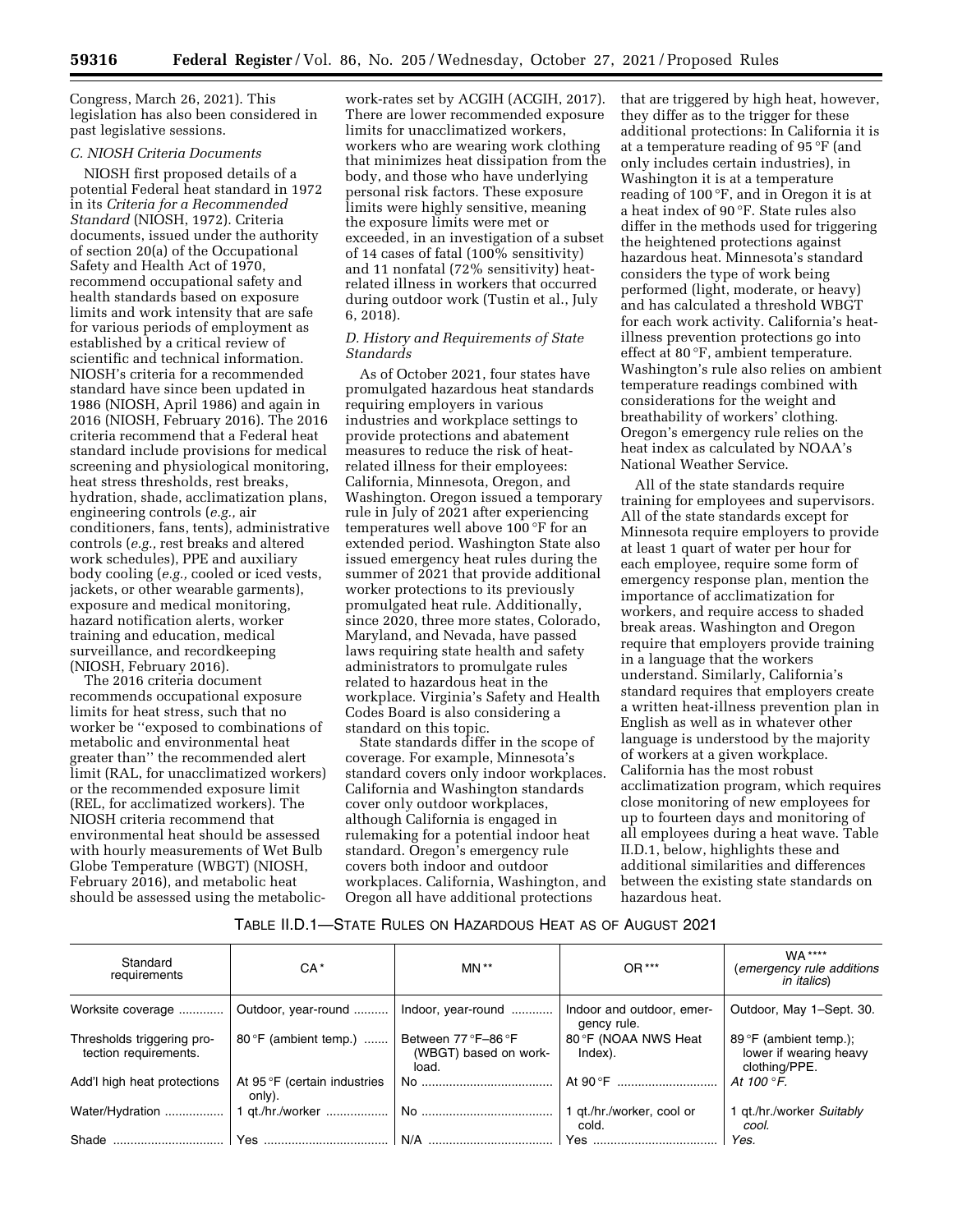# TABLE II.D.1—STATE RULES ON HAZARDOUS HEAT AS OF AUGUST 2021—Continued

| Standard<br>requirements                     | $CA*$                                                                        | $MN**$                                                                         | OR ***                                                                                    | <b>WA ****</b><br>(emergency rule additions<br><i>in italics</i> )                                                                    |
|----------------------------------------------|------------------------------------------------------------------------------|--------------------------------------------------------------------------------|-------------------------------------------------------------------------------------------|---------------------------------------------------------------------------------------------------------------------------------------|
| Training<br>Breaks                           | Yes (new hire)<br>Yes (Encouraged gen-<br>erally, mandatory if<br>symptoms). | Yes (new hire and annual)<br>Yes (After two hours expo-<br>sure at threshold). | Yes (Mandatory if symp-<br>toms at any temp. every<br>2 hours for all at $90^{\circ}$ F). | Yes (new hire and annual).<br>Yes. (Encouraged prevent-<br>ative and must be paid;<br>Mandatory if symptoms;<br>Mandatory at 100 °F). |
| Acclimatization Plan                         |                                                                              |                                                                                | Yes (in practice at $90^{\circ}$ F)                                                       | No (only included in train-<br>ing).                                                                                                  |
| <b>Heat Illness Prevention</b><br>Plan.      |                                                                              |                                                                                |                                                                                           | Yes (as part of accident<br>prevention plan).                                                                                         |
| <b>Emergency Medical Re-</b><br>sponse Plan. |                                                                              |                                                                                |                                                                                           | Yes.                                                                                                                                  |
| Medical Monitoring                           | Reactive, Proactive when<br>above 95 °F.                                     | Reactive                                                                       | Reactive                                                                                  | Reactive.                                                                                                                             |
| Record-keeping require-<br>ments.            | Yes ………………………………                                                             |                                                                                |                                                                                           | Yes.                                                                                                                                  |

\* CAL/OSHA, Title 8, section 3395. Heat Illness Prevention. *[https://www.dir.ca.gov/Title8/3395.html.](https://www.dir.ca.gov/Title8/3395.html)* 

\*\* Minnesota Administrative Rules. Section 5205.0110 Indoor ventilation and temperature in places of employment. *[https://www.revisor.mn.gov/](https://www.revisor.mn.gov/rules/5205.0110/)  [rules/5205.0110/.](https://www.revisor.mn.gov/rules/5205.0110/)* 

\*\*\* Oregon Administrative Rules. 437-002-0155 Temporary Rule Heat Illness Prevention. *[https://osha.oregon.gov/OSHARules/div2/437-002-](https://osha.oregon.gov/OSHARules/div2/437-002-0155-temp.pdf)  [0155-temp.pdf.](https://osha.oregon.gov/OSHARules/div2/437-002-0155-temp.pdf)* 

\*\*\*\* Washington Administrative Code (WAC) Title 296, General Occupational Health Standards. Sections 296-62-095 through 296-62-09560. Outdoor Heat Exposure. *[https://app.leg.wa.gov/WAC/default.aspx?cite=296-62&full=true#296-62-095;](https://app.leg.wa.gov/WAC/default.aspx?cite=296-62&full=true#296-62-095)* Emergency Rule 2125 CR103E. *[https://](https://lni.wa.gov/rulemaking-activity/AO21-25/2125CR103EAdoption.pdf) [lni.wa.gov/rulemaking-activity/AO21-25/2125CR103EAdoption.pdf.](https://lni.wa.gov/rulemaking-activity/AO21-25/2125CR103EAdoption.pdf)* 

The following questions are intended to solicit information related to the existing efforts at the state level to prevent occupational heat-related illness, injuries, and fatalities.

(30) What are the most effective aspects of existing state standards aimed at preventing occupational heat-related illness?

(31) What are the challenges with the implementation of existing state standards aimed at preventing occupational heat-related illness?

(32) Of the existing state standards, have any been more effective or challenging in their implementation than others? Why?

(33) What components of a state standard or program should be included in Federal guidance or regulatory efforts on heat-related illness prevention?

(34) Would any of the elements of the state standards not be feasible to include at the Federal level?

## *E. Other Standards*

Various other organizations have also either identified the need for standards to prevent heat-related injury and illness or published their own standards. In 2019, the American National Standards Institute/American Society of Safety Professionals A10 Committee (ANSI/ASSP) announced a proposed consensus standard on heat stress management. The International Organization for Standardization has a standard estimating heat stress: ISO 7243: Hot Environments—Estimation of Heat Stress on Working Man, Based on the WBGT-Index (ISO, 2017).

Additional standards address predicting sweat rate and core temperature (ISO 7933), methods for determining metabolic rate (ISO 8996), physiological strain (ISO 9886), and thermal characteristics for clothing (ISO 9920) (NIOSH, February 2016). The ISO heat stress standard uses WBGT values to assess hot environments and assumes workforces to which thresholds are applied are healthy, physically fit, and are wearing standard clothing.

ACGIH has identified Threshold Limit Values or TLVs for heat stress and heat strain (ACGIH, 2017). The TLVs utilize WBGT and take into consideration metabolic rate or work load categories: Light (sitting, standing, light arm/ handwork, occasional walking), moderate (normal walking, moderate lifting), heavy (heavy material handling, walking at a fast pace), very heavy (pick and shovel work). Additionally, ACGIH provides clothing adjustment factors in degrees Celsius that should be added to the assessed WBGT for certain types of work clothing. The TLVs range from WBGTs of approximately 24.5 degrees Celsius at the highest level of work to just under 34 degrees Celsius at light work and low metabolic rates (ACGIH, 2017). ACGIH emphasizes that the TLVs are appropriate for healthy, acclimatized workers and they encourage screening of workers for potential sensitivities to heat and provide guidelines for physiological monitoring for heat strain. An action limit that is below the level of the TLV is identified for unacclimatized workers.

The U.S. Armed Forces has developed extensive heat-related illness prevention and management strategies. The Warrior Heat and Exertion Related Events Collaborative is a tri-service group of military leaders focused on clinical, educational, and research efforts related to exercise and exertional heat-related illnesses and medical emergencies (HPRC, October 6, 2021). The U.S. Army has a Heat Center at Fort Benning which focuses on management, research, and prevention of heat-related illness and death (Galer, April 8, 2019). In 2016, the U.S. Army updated its Training and Doctrine Command (TRADOC) Regulation 350–29 addressessing heat and cold casualties. The regulation includes requirements for rest and water consumption according to specific WBGT levels and work intensity (Department of the Army, July 18, 2016). The U.S. Navy has developed Physiological Heat Exposure Limit curves based on metabolic and environmental heat load and represent the maximum allowable heat exposure limits, which were most recently updated in 2009. The Navy monitors WBGT, with physical training diminishing as WBGTs increase and all nonessential outdoor activity stopped when WBGTs exceed 90 degrees Fahrenheit (Department of the Navy, February 12, 2009). The U.S. Marine Corps follows the Navy's guidelines for implementation of the Marine Corps Heat Injury Prevention Program (Commandant of the Marine Corps, June 6, 2002). The U.S. Army and U.S. Air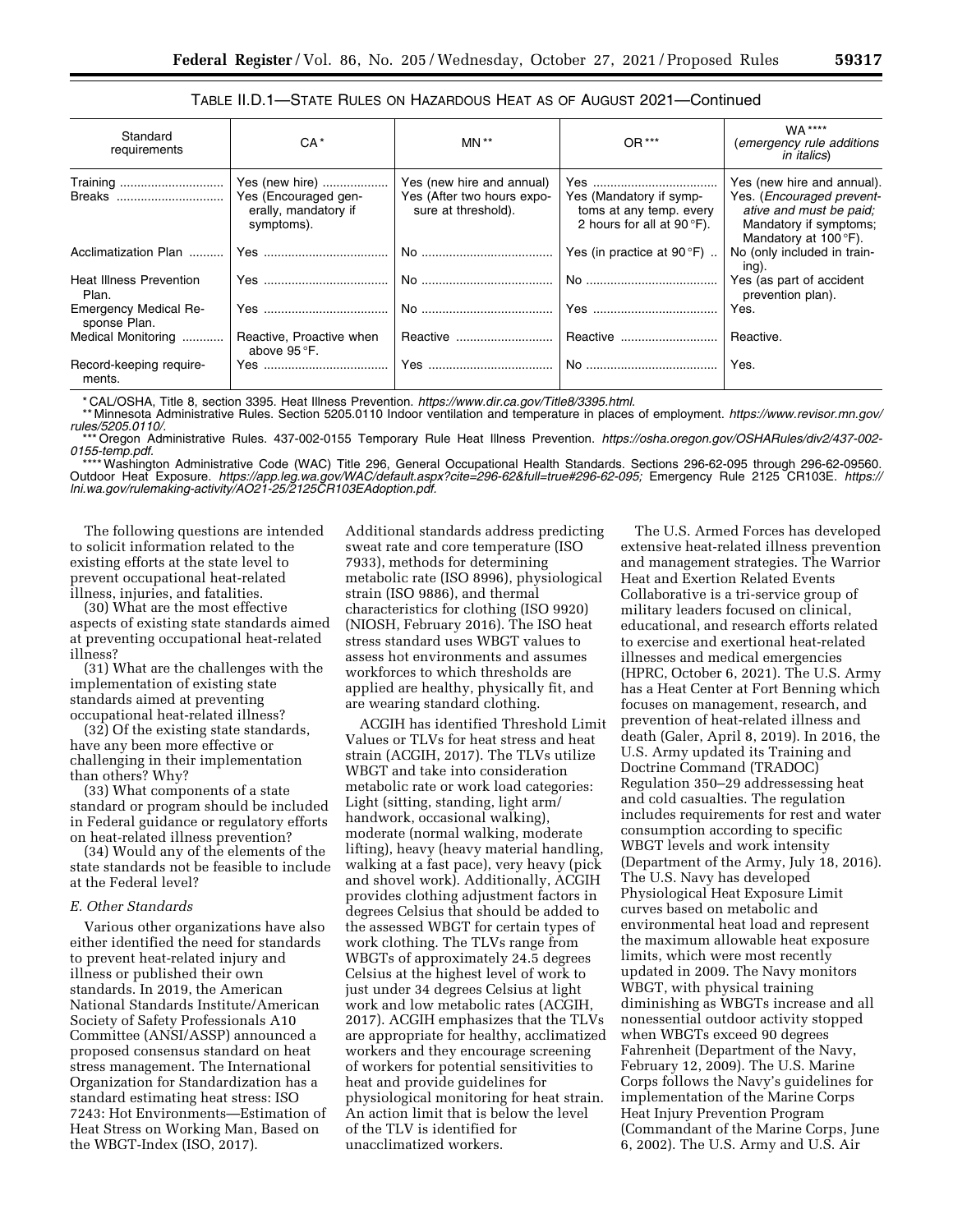Force issued a technical heat stress bulletin in 2003 with measures to prevent indoor and outdoor heat-related illness in soldiers, with recommended limitations of continuous work at ''moderate'' or ''hard'' intensities, acclimatization planning, work-rest cycles, and fluid and electrolyte replacement (Department of the Army and Air Force, March 7, 2003).

The following questions are intended to solicit information related to the existing efforts undertaken to prevent occupational heat-related illness, injuries, and fatalities by other entities.

(35) Do any of these existing standards contain elements that should be considered for a Federal standard?

(36) Are there other industry standards that contain elements that should be considered for a Federal standard?

(37) Are there elements of these standards that would not be appropriate or feasible for a Federal heat standard?

### *F. Employer Efforts*

While this section has primarily detailed efforts undertaken by OSHA, other Federal agencies, states, and industry trade associations, OSHA also recognizes that some employers may be engaged on this topic and implementing their own heat-related illness prevention efforts.

The following questions are intended to solicit information, relevant data sources, and considerations to further assess the current employer efforts to prevent heat-related illness and their efficacy in preventing heat-related illnesses.

(38) What efforts are employers currently taking to prevent occupational heat-related illness in their workplace? Please provide examples and data.

(39) How effective have employers been in preventing occupational heatrelated illness in their workplaces, and how are employer-driven heat injury and illness prevention programs being evaluated?

## **III. Key Issues in Occupational Heat-Related Illness**

## *A. Determinants of Occupational Heat Exposure*

#### 1. Heat Exposure

Workers in both indoor and outdoor occupations in a variety of sectors are exposed to heat at work through process, exertional, and/or environmental heat. Hazardous heat exposure can reduce the body's ability to regulate physiological processes and can result in heat-related injury or illness, heat stroke, or death. Determining when heat becomes

hazardous is complex. Heat exposure and its resultant health effects depend on multiple factors, such as heatgenerating practices within a workplace, level of exertion during work, air temperature, humidity, whether work is occurring in direct sunlight or shade, wind, and cloud cover (OSHA, September 2, 2021). Individual-level factors such as age, pharmaceutical use, underlying health conditions (such as cardiovascular diseases), and the ability to cool at night (during heat waves or access to night time air conditioning, for example) also play a role (Kilbourne, 1997; Quandt et al., 2013; OSHA, October 6, 2021b).

Multiple metrics and thresholds exist for measuring heat and identifying when it may become hazardous to a population. Ambient temperature, heat index, and WBGT are available metrics for measuring environmental heat and identifying conditions that may lead to heat-related injury or illness. Ambient temperature, which can be calculated using a common thermometer, is the most accessible and understandable metric that most people are familiar with. However, ambient temperature measurements alone do not take into consideration humidity, which is an important factor that influences the body's ability to cool. Heat index combines air temperature and humidity and is a widely reported weather statistic that many people are familiar with and is often referred to as the "feels like" or "apparent" temperature. Heat index is used for setting heat advisories (NWS, September 2, 2021) but does not take into consideration radiant heat or wind speed, which the more health-relevant WBGT does. WBGT is a health-relevant measurement that incorporates air temperature, wind, radiant heat, and humidity (Budd, 2008; OSHA, September 15, 2017; Oliveira et al., 2019). Measuring WBGT requires specialized thermometers or equipment, and may not always be available as a forecast through the National Weather Service. Additionally, WBGT may require guidance and training to avoid confusion with more well-known scales like temperature or heat index.

Another challenge with each of these metrics is identifying appropriate thresholds for each metric that will prevent adverse health impacts due to hazardous heat exposure. There is no universally accepted threshold for ambient temperature, heat index, or WBGT at which heat is considered hazardous. Determining thresholds is complicated by differences in regional climatology, where one region's population may become vulnerable to heat-related illness at lower heat levels

(Grundstein et al., January 2015; NWS, August 25, 2021). NOAA, NIOSH, OSHA, the U.S. Military, and other organizations currently offer differing thresholds and metrics for the identification of hazardous heat (Department of the Army and Air Force, March 2007; NIOSH, 2016; NWS, August 25, 2021; OSHA, September 2021; NWS, September 1, 2021). Existing state standards also apply different thresholds and metrics. Further, existing thresholds for various metrics may not be protective in the occupational setting because injuries and illnesses have been reported below these existing thresholds (Morris et al., January 28, 2019; Park et al. July 2021), and many of the thresholds indicating the potential for heat-related injury or illness are based on older data or studies that included populations that may not be most appropriate for evaluating heat stress or strain in the occupational setting, such as military populations (Steadman, April 11, 1979; Rothfusz, July 1, 1990; Budd, 2008).

The following questions are intended to solicit information, relevant data sources, and considerations to further assess the application of various heat metrics and the identification and definition of hazardous heat using metric thresholds.

(40) What metrics are currently being used to monitor and assess hazardous heat exposure in the workplace (*e.g.,*  heat index, ambient temperature, WBGT)?

(41) What are the advantages and disadvantages of using each of these metrics (*e.g.,* heat index, ambient temperature, WBGT) in indoor and outdoor work settings? Are there any challenges associated with training employers and employees on these different metrics?

(42) Are there other metrics used to assess hazardous heat exposure in the workplace that are not discussed here?

(43) What are current and best practices in defining hazardous heat exposure in outdoor and indoor workplaces, and what are the limitations or challenges associated with those practices?

(44) Are there industries implementing exposure monitoring for heat? Please provide examples and data.

(45) What thresholds are utilized for various metrics implemented in existing occupational heat prevention plans or activities? Are these thresholds effective for preventing heat-related illness and fatalities?

(46) Which metrics and accompanying thresholds are both feasible and health-protective in both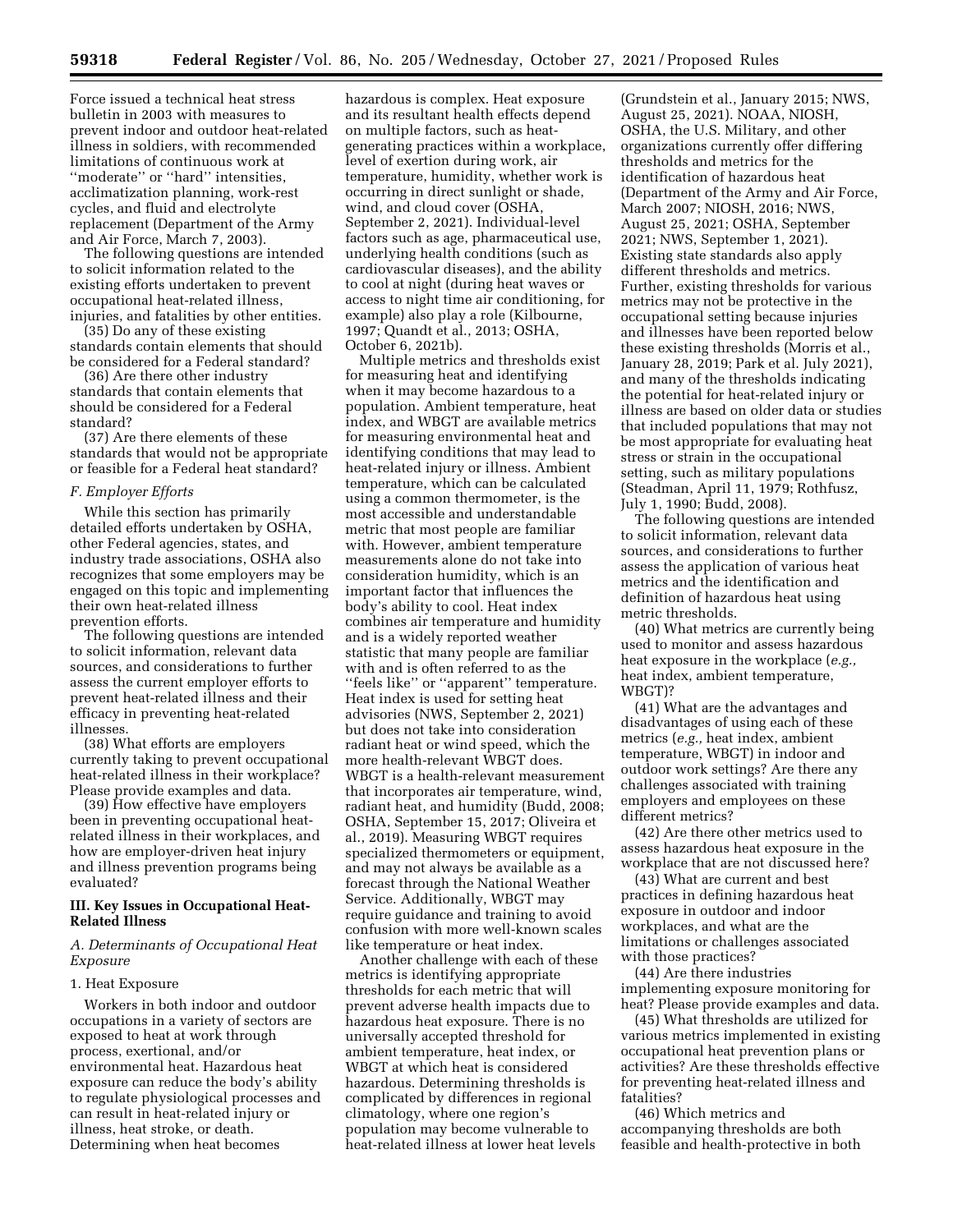indoor and outdoor occupational settings?

(47) Does application of certain heat metrics require more training than the use of other heat metrics?

2. Contributions to Heat Stress in the Workplace

Air temperature, humidity, wind, and whether work occurs in direct sunlight all contribute to the potential for heat stress for outdoor workers. Additionally, physical exertion contributes to heat stress by increasing metabolic heat production. Exertion is an important consideration for the development of heat stress especially since physical activities may take place over prolonged periods of time in a work setting and in environmental conditions that limit the body's ability to cool, such as working in direct sunlight or under warm and humid conditions. These factors that contribute to heat stress can lead to heat strain and heat-related illness when the body fails to lose heat. Some surfaces, such as asphalt, absorb heat and can add to heat exposure. The urban heat island effect is a well-studied phenomenon that can elevate temperatures in areas concentrated with heat absorbent surfaces. For example, dense urban areas may experience afternoon temperatures 15–20 degrees higher than surrounding areas with more natural land cover and vegetation (NIHHIS, August 25, 2021). PPE can also contribute to heat stress by interfering with the body's ability to cool. PPE intended to protect workers from chemical, physical, or biological hazards can reduce sweat evaporation and subsequent cooling (*i.e.,* limit the body's ability to sweat), can trap heat and moisture next to the skin, and can increase the level of exertion required to complete a task (NIOSH, February 2016).

The factors that contribute to heat stress in outdoor settings contribute to heat stress in indoor settings as well, especially in buildings that lack adequate climate control. Additionally, heat-producing processes and equipment such as those that generate steam, generate heat, or use certain tools and combustion, can increase ambient temperature and contribute to heat stress in indoor work settings. Lack of adequate climate control in indoor work settings can also contribute to occupational heat stress since indoor settings can increase in temperature and humidity as outdoor temperatures increase, and there is no relief for process or task-related heat production. Additionally, buildings with windows may be further heated by sunlight that

enters windows and warms the workspace.

The vulnerability of the energy grid is another variable that may place many workers at risk of experiencing heatrelated illness. In many areas of the country, energy grids are vulnerable to brownouts and blackouts in conditions of high heat due to the increased demand and stress placed on the energy infrastructure (Stone, Jr., et al., 2021). Because of this vulnerability of a key cooling mechanism, more workers in more industries may be at risk for experiencing heat stress, strain, and heat-related illness than is currently realized, especially during heat waves or during other natural disasters that impact the functionality of energy grids.

In both indoor and outdoor settings, individual risk factors contribute to the risk of heat-related illness as some individuals are more susceptible to the detrimental effects of heat. Occupational heat-related fatalities have been found to occur more frequently in men than in women, in those with preexisting conditions (*e.g.,* obesity, diabetes, hypertension, cardiac disease), and in those with a preexisting use of certain medications or illicit drugs that predispose individuals to heat-related illness (Gubernot et al., February 2015; Tustin et al., July 6, 2018; Tustin et al., August 2018). Other factors, such as age, fitness level, alcohol consumption, prior heat-related illness, and lack of access to air conditioning in housing, also reduce the body's ability to regulate heat and can increase individual risk of heatrelated illness. Workplace controls should focus on making indoor and outdoor work safe for all employees, while also complying with the Americans with Disabilities Act and the Age Discrimination in Employment Act.

The following questions are intended to solicit information, relevant data sources, and considerations to further assess contributions to heat stress in indoor and outdoor work settings as well as individual risk factors that may contribute to heat-related illness in occupational settings.

(48) What factors, beyond those discussed above, contribute to heat stress in outdoor and/or indoor occupational settings?

(49) Is air conditioning provided in employer-provided or sponsored housing?

(50) Are there existing employer efforts or programs to ensure that employees have the ability to adequately cool at night in order to recover from occupational heat exposure?

(51) What factors are the most important contributors to heat-related illness risk?

(52) Are there other individual risk factors that contribute to the risk of heat-related illness?

(53) What individual risk factors are the most important contributors to heatrelated illness risk?

(54) Are there existing employer-led heat prevention programs that consider individual-level risk factors in their prevention guidance? If so, how are they implemented? What are the challenges associated with this?

## *B. Strategies To Reduce Occupational Heat-Related Injury and Illness*

Workplace heat-related injury and illness is preventable, and many effective controls can be implemented. The following sections provide a brief overview and targeted questions about controls that would be important to consider as part of an effective heat injury and illness prevention program.

1. Heat Injury and Illness Prevention Programs

Safety and health programs aim to prevent workplace injuries, illnesses, and fatalities by using a proactive approach to managing workplace safety and health. An effective heat injury and illness prevention program would include elements on: Assessing heat hazards that may occur at the workplace, acclimatizing new and returning workers, evaluating how and when heat will be measured, and determining what controls will be put into place and what training will be provided to workers and supervisors. Evaluations of heat-related enforcement cases have shown that in investigations of heat-related fatalities or heat-related illness that resulted in 5(a)(1) violations from 2012–2013, no employer had a complete heat illness prevention program that addressed all of the recommended components, and 12 of the 20 cases evaluated had no heat illness prevention program at all (Arbury et al., April 2016). In one study, the implementation of a heat illness prevention program was found to decrease workers' compensation costs associated with heat-related illness incidents and reduce the total number of heat-related illnesses experienced by outdoor municipal workers in Texas (McCarthy et al., September 2019).

The following questions are intended to solicit information and relevant data sources that OSHA should consider when evaluating the need for and elements of a heat injury and illness prevention program for indoor and outdoor work environments.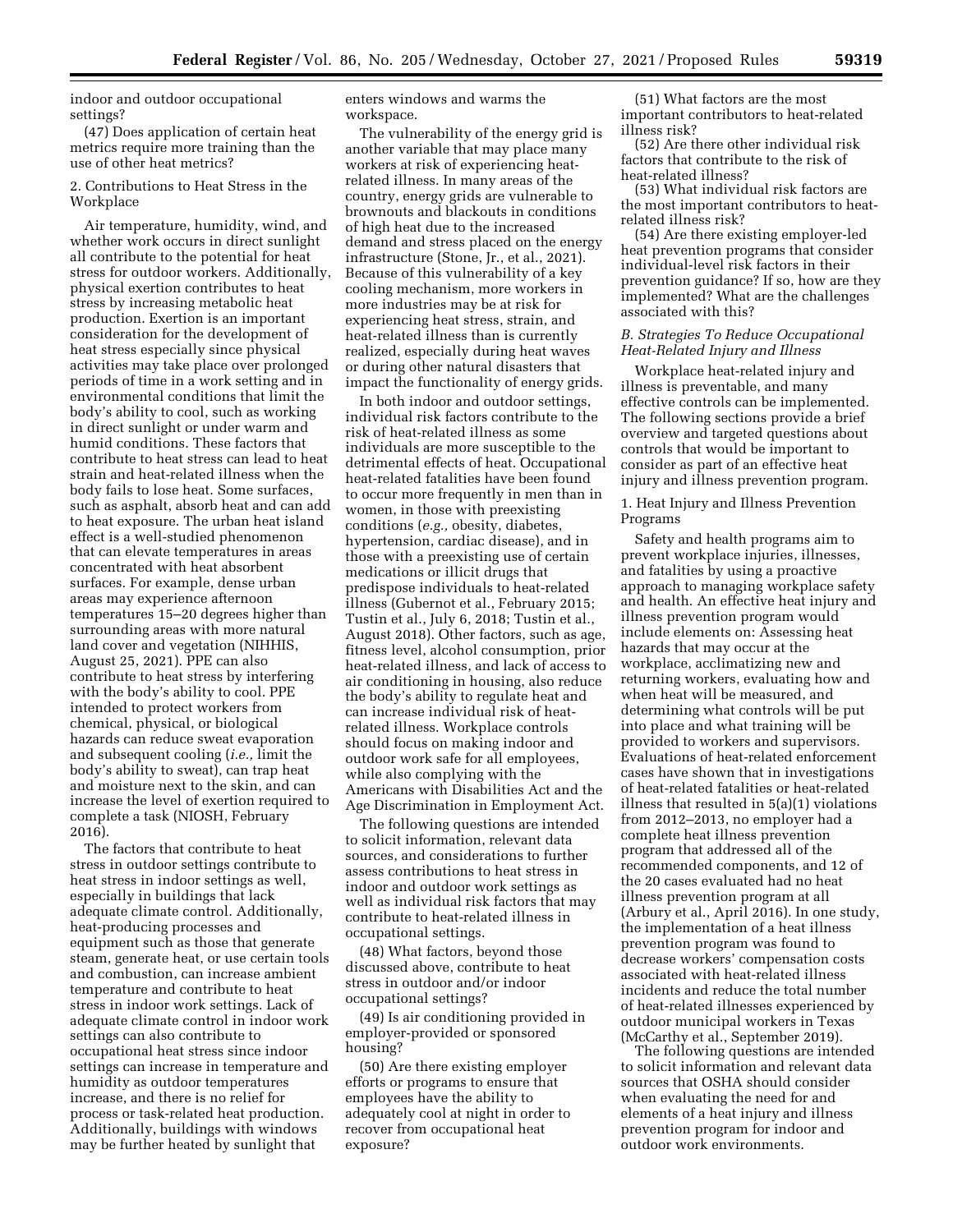(55) What are the elements of a successful employer-led heat injury and illness prevention program? How are these programs implemented? What are the challenges associated with them? Please provide examples and data.

(56) Are there other elements of a heat injury and illness prevention program that are important to consider?

(57) Are there limitations associated with implementing a heat injury and illness prevention program across indoor or outdoor work settings, or across businesses of various sizes? If so, what are they?

(58) Are there demonstrated evaluations on the successes or limitations of various components of any existing state or employer heat injury and illness prevention program, including quantitative or qualitative evaluations?

2. Engineering Controls, Administrative Controls, and Personal Protective Equipment

Engineering controls, such as air conditioning or increased ventilation, increase evaporative cooling and can keep body temperatures at safe levels. Other examples of engineering controls that may reduce the amount of hazardous heat present could include the use of local exhaust ventilation at points of high heat production, insulating hot surfaces or equipment (*e.g.,* furnaces), and providing shade tents, or other building modifications where appropriate.

Administrative controls, such as making changes to workloads or work schedules, can be useful in keeping workers cool during hazardous heat exposure. For example, work schedules may shift from the hottest parts of the day to cooler times of the day, like overnight or early in the morning. Employers may implement work-rest cycles by adding additional rest breaks in the shade or air conditioning away from heat sources as environmental and exertional heat increases. Some employers have implemented selfpacing for workers as an alternative to work-rest cycles, allowing employers to pace themselves throughout the work shift when heat is hazardous. Other examples of administrative controls could include reducing physical demands during the hottest times of the day or implementing buddy systems to ensure workers are watching out for signs and symptoms of heat-related illness in each other.

OSHA's Heat Illness Prevention Campaign has historically recommended the implementation of ''Water. Rest. Shade.,'' which is a combination of engineering and

administrative controls to provide workers with adequate amounts of water, rest, and shade. As discussed above in more detail, because the Campaign is not mandatory, these controls are not always implemented in workplaces. An evaluation of 38 enforcement investigations from 2011– 2016 found that while nearly 85% of the inspected employers provided accessible water, none of them enforced or required rest breaks during periods of hazardous heat (Tustin et al., August 2018). In some work settings, such as in agricultural workplaces, workers may be paid piecemeal or receive wages based on their productivity or output. These payment schemes can result in workers making tradeoffs between reduced productivity and lost wages versus taking breaks to rest or drink water (Wadsworth et al., 2019). However, without breaks, overall productivity can decline during hazardous heat due to workers being less able to work efficiently, as well as from higher rates of accidents and heat-related illnesses (Ebi et al., August 21, 2021).

In some situations, PPE and auxiliary body cooling methods (*e.g.,* cooled or iced vests, jackets, or other wearable garments) may further reduce the risk of heat strain in those working in hazardous heat conditions. For example, reflective and breathable clothing, cooling neck wraps, and cooling vests or jackets may provide enhanced protection to some workers.

The following questions seek to solicit additional information, data sources, and considerations for engineering and administrative controls, as well as PPE, and their use in preventing heat-related illness in indoor and outdoor work settings.

(59) What engineering controls, administrative controls, or PPE can be used to prevent heat-related illness in indoor and outdoor work settings? Have the qualitative or quantitative effectiveness of these controls been evaluated?

(60) Are there data that demonstrate the role of facility energy efficiency in maintaining optimal thermal conditions, optimizing worker performance, and cost-effectiveness of cooling strategies?

(61) Are certain controls that are more effective or more feasible than others? If so, which ones? Do effectiveness and feasibility of controls differ due to setting (indoor/outdoor, business size, arrangement of work, etc.)?

(62) What are the limitations associated with implementing water, rest, and shade effectively in indoor and outdoor work settings?

(63) How are work-rest cycles currently implemented in indoor and outdoor work settings? What are the limitations for implementation?

(64) Are there additional sources of data or evidence that describe the quantitative or qualitative impacts of work-rest cycles on productivity?

(65) How do productivity or output based payment schemes affect the ability of workers to follow heat illness and injury prevention training, guidance or requirements?

(66) How do productivity or output based payment schemes affect employer implementation of heat illness and injury prevention training, guidance or requirements?

(67) Are there additional sources of data or evidence that describe the quantitative or qualitative impacts of self-pacing as an alternative to work-rest cycles to prevent occupational heatrelated illness?

## 3. Acclimatization

Acclimatization refers to the process of the human body becoming accustomed to new environmental conditions by gradually adapting to the conditions over time. Gradual exposure to the condition of concern (*e.g.,* heat) allows the body to develop more robust physiological responses, such as a greater sweat response, to adapt to heat more efficiently. Workers who are new to working in warm environments may not be acclimatized to heat, and their bodies need time to gradually adapt to working in hot environments. Evaluations of workplace fatalities have shown that approximately 70% of deaths occur within the first few days of work, and upwards of 50% occur on the first day of work (Arbury et al., August 8, 2014; Tustin et al., August 2018), highlighting the consequences of workers not becoming acclimatized to the environmental conditions of the workplace. Acclimatization is also important for those who may have been previously acclimatized but were out of the workforce or hot environment of the workplace for more than 2 weeks (*e.g.,*  due to vacation or sick leave). All outdoor workers may need time to acclimatize to heat during early season hazardous heat, or during particularly severe or long-lasting heat events, which are associated with higher mortality in the general population (Anderson and Bell, February 2011). During a heat wave, environmental conditions may become extremely hazardous, even to workers who may have been previously acclimatized.

OSHA and NIOSH have historically recommended the ''Rule of 20 Percent'' for acclimatizing workers. Under this regimen, workers would only work 20 percent of the normal duration of work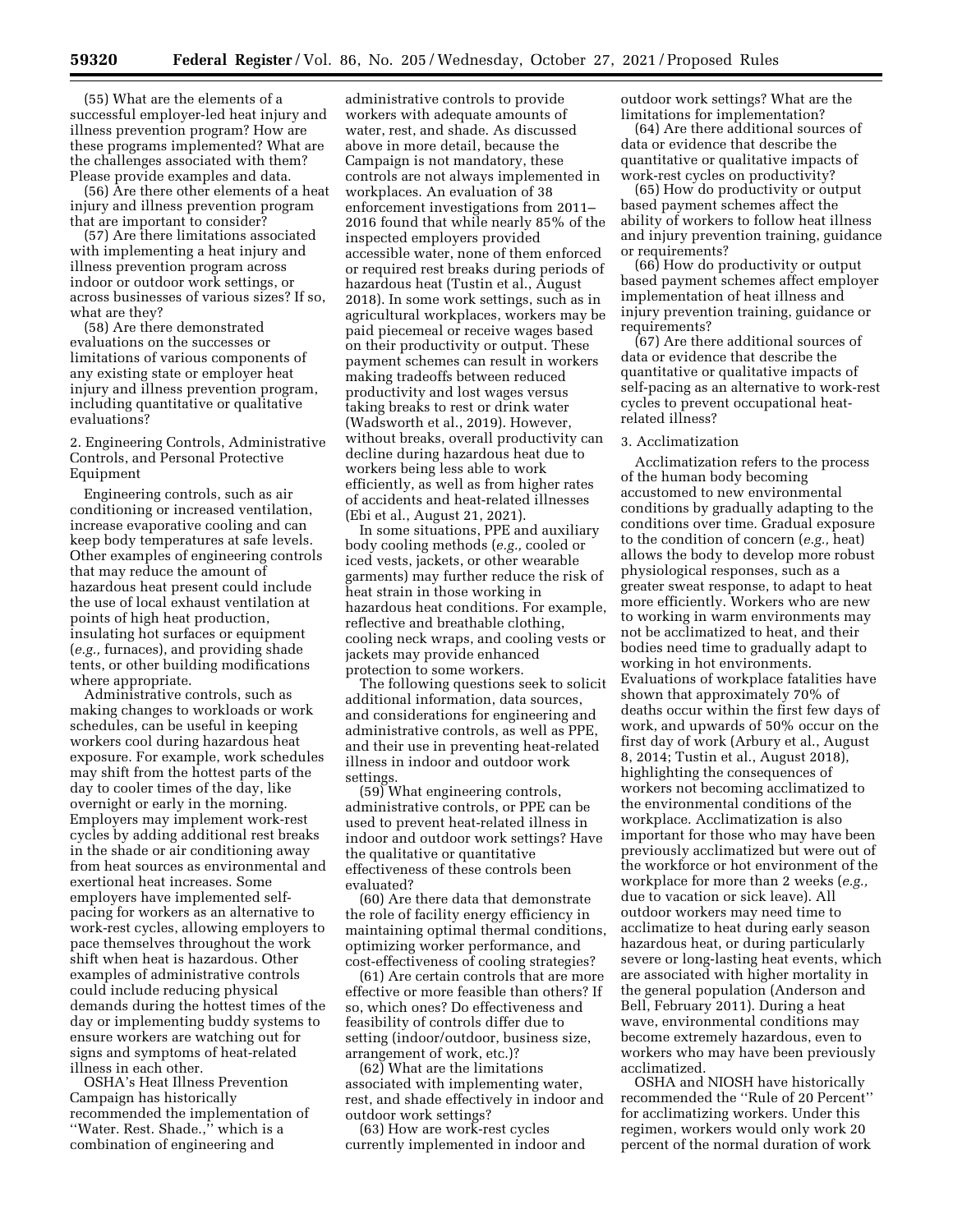on their first day in hazardous heat conditions performing job tasks similar in intensity to their expected work, increasing the work duration by 20 percent on each subsequent day until performing a normal work schedule. For example, if the normal workday lasts 8 hours, then new workers should work no more than 1 hour and approximately 40 minutes (20 percent of 8 hours) on their first day in the heat, and spend the remainder of the workday doing work tasks without heat stress (OSHA, October 7, 2021). They should be given at least one rest break during the period when they are working. Workers with underlying medical conditions may need more time to fully adapt to the heat.

The following questions aim to solicit additional information, relevant data sources, and considerations on the design and implementation of acclimatization plans for workers in indoor and outdoor work settings.

(68) What are current and best practices for implementing acclimatization in various industries and across businesses of various sizes?

(69) What are the challenges with acclimatizing workers, including workers in non-traditional/multiemployer work arrangements (*e.g.,*  temporary workers)?

(70) Are there different challenges and best practices for acclimatization in indoor work settings versus outdoor work settings?

(71) Are there unique concerns or approaches for implementing acclimatization for a small versus large business?

(72) Are there additional sources of data or evidence that describe the quantitative or qualitative impacts of acclimatization schedules on productivity?

### 4. Monitoring

Physiological, medical, and exposure monitoring of workers exposed to heat hazards can prevent heat strain from progressing to heat-related illness or death. Monitoring can alert both employees and employers when workers have been exposed to hazardous heat and are experiencing heat strain and should seek water, rest, shade, cooling, or medical attention. Monitoring activities may include monitoring environmental conditions regularly, self-monitoring of urine color, and monitoring of heart rate and core body temperature. Individual-level biomonitoring with wearable technologies may be an option in some occupational settings. Monitoring activities may also include buddy systems where workers are educated in

signs and symptoms of heat-related illness and proactively look for signs and symptoms in fellow workers and encourage them to rest, hydrate, and find shade or seek emergency medical attention if the worker is experiencing signs of heat-related illness.

The following questions are intended to solicit information, relevant data sources, and considerations to further assess heat monitoring activities or programs in occupational settings.

(73) Are there industries or individual employers implementing exposure, medical, and/or physiological monitoring to assess workers' health and safety during hazardous heat events?

(74) What are the best practices for implementing a monitoring program? How effective are the monitoring activities in preventing heat-related illness in workers?

(75) If physiological and medical monitoring programs are used, who implements these programs? Does that individual(s) have specialized training or experience?

(76) If physiological and medical monitoring programs are used, are data protected by confidentiality or privacy requirements? Please describe how data are maintained to ensure employee privacy and to meet any confidentiality or privacy requirements.

(77) How is exposure, medical, or physiological monitoring currently implemented or tracked across various time scales (*e.g.,* hourly, daily) in an occupational setting?

(78) What are the risks or challenges with this type of medical or physiological monitoring in a workplace?

(79) Do you use physiological or medical monitoring to assist in identifying high risk employees?

(80) How do you use physiological monitoring data (*e.g.,* as a short term response to heat stress conditions, to address long term examination in protecting employees, to identify high risk categories of workers)?

(81) Do you require that notification of monitoring results be provided to employees?

(82) Do you use physiological monitoring to validate the effectiveness of recommended controls?

(83) Are there unique concerns or approaches in developing a monitoring program for small versus large businesses?

5. Planning and Responding to Heat-Illness Emergencies

A heat-illness emergency occurs when a worker is experiencing a health crisis due to over-exposure to hazardous heat.

Workers and employers need to be able to identify a heat-illness emergency, know how to respond to an emergency to protect the health of the affected worker, to have materials on-site to respond to an emergency, and know how to contact emergency medical care when needed. Emergency response plans can ensure that workers understand how to respond in an emergency and can help prevent heatrelated illness from progressing to heat stroke or death.

The following questions are intended to solicit information, relevant data sources, and considerations to further assess the role of heat-illness emergency planning and response in indoor and outdoor work settings in responding to heat stress in the workplace and preventing heat-related injury and illness from progressing to heat stroke or death.

(84) How do organizations in both indoor and outdoor work environments currently deal with heat-illness emergencies if they arise?

(85) What are current best practices in workplace response to occupational heat-illness emergencies?

(86) What are the challenges with responding to a heat-illness emergency in various work environments (*e.g.,*  indoor settings, outdoor settings, remote locations)?

(87) What should be included in an employer's heat emergency response plan?

(88) What materials or supplies should employers have on-site to respond to a heat emergency?

(89) When should employers refer employees for medical treatment or seek medical treatment for an employee who is experiencing a heat-illness emergency?

(90) When and how do employers refer employees for medical treatment or seek medical treatment for them when experiencing a heat-illness emergency?

6. Worker Training and Engagement

Employers informing employees of the hazards to which employees may be exposed while working is a cornerstone of occupational health and safety (OSHA, 2017). Training is an effective tool to reduce injury and illness (Burke et al., February 2006). Employees must know what protective measures are being utilized and be trained in their use so that those measures can be effectively implemented. Training and education provide employees and managers an increased understanding of existing safety and health programs. Training provides managers, supervisors, and employees with the knowledge and skills needed to do their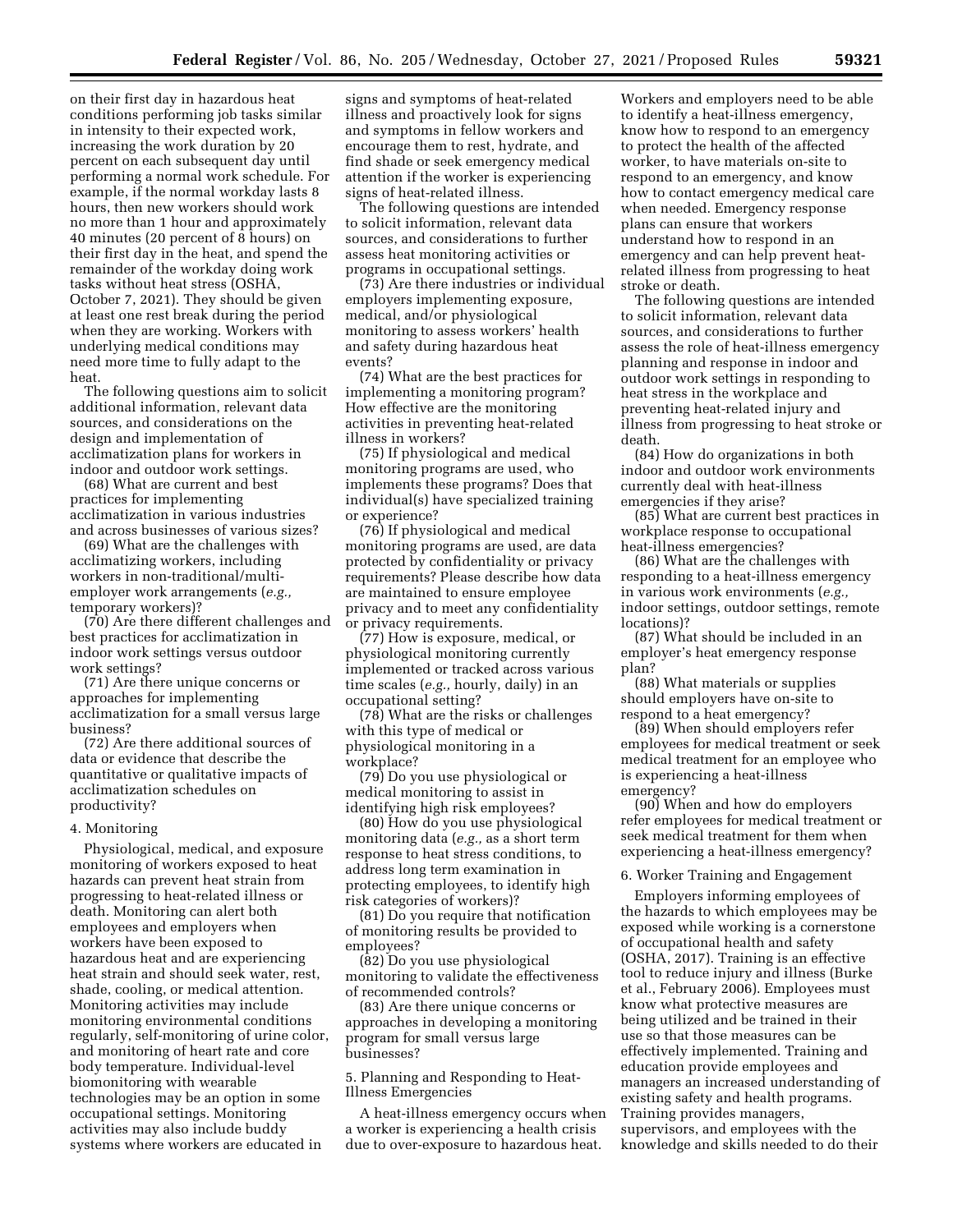work safely, as well as awareness and understanding of workplace hazards and how to identify, report, and control them.

Because OSHA has long recognized the importance of training in ensuring employee safety and health, many OSHA standards require employers to train employees (*e.g.,* the Bloodborne Pathogen standard at 29 CFR  $1910.1030(g)(2)$ ). When required as a part of OSHA standards, training helps to ensure that employees can conduct work safely and healthfully (OSHA, April 28, 2010). Training is essential to ensure that both employers and employees understand the sources of potential exposure to hazardous heat, control measures to reduce exposure to the hazard, signs and symptoms of heatrelated illness, and how to respond in the event of an emergency. A 2018 analysis of OSHA enforcement investigations of 66 heat-related illnesses showed that nearly two-thirds of the employers did not provide employees with training on occupational heat-related illness (Tustin et al., August 2018).

The following questions are intended to solicit information, relevant data sources, and considerations to further assess existing worker training and engagement programs and their effectiveness for preventing occupational heat injury and illness.

(91) How do employers currently involve workers in heat injury and illness prevention?

(92) What types of occupational heat injury and illness prevention training programs have been implemented and how effective are they? What is the scope and format of these training programs? Are workers in nontraditional/multi-employer work arrangements included in these training programs?

(93) What are best practices in worker training and engagement in heat injury and illness prevention?

(94) How do employers involve workers in the design and implementation of heat injury and illness prevention activities?

(95) What challenges are there with worker training and engagement for heat injury and illness prevention?

### **IV. Costs, Economic Impacts, and Benefits**

## *A. Overview*

OSHA also seeks information on the costs, economic impacts, and benefits of heat injury and illness prevention practices. In addition to information regarding the costs and economic impacts of heat injury and illness

prevention practices, OSHA is interested in the benefits of such practices in terms of reduced injuries, illnesses, deaths, and compromised operations (*i.e.,* emotional distress, staffing turnover, and unexpected reallocation of resources), as well as any other productivity effects. As discussed above in Part I of this ANPRM, millions of workers across hundreds of occupations are likely to be exposed to conditions that could lead to heatrelated injury, illness, and death.

The effects of heat-related injury and illness can be significant to employers and workers alike. They harm workers financially, physically, and mentally, and employers also bear several costs and reduced revenue. A single serious injury or illness can lead to workers' compensation losses of thousands of dollars, along with thousands of dollars in additional costs for overtime, temporary staffing, or recruiting and training a replacement. Even if a worker does not have to miss work, heat stress can still lead to higher turnover and deterioration of productivity and morale.Globally, the International Labour Organization (ILO) has estimated that increased heat stress could result in a productivity decline by the equivalent of 80 million full-time jobs by the year 2030 (ILO, 2019).

According to BLS, as shown below in Table IV.A.1, exposure to environmental heat results in thousands of injury and illness cases and dozens of deaths per year (BLS, December 22, 2020 and BLS, January 28, 2021). Note that these data do not provide a comprehensive account of the number of heat-related injuries and fatalities, for a variety of reasons, such as employee reluctance to report and lack of awareness of the contributing effects of heat to symptoms.

TABLE IV.A.1—REPORTED OCCUPA-TIONAL INJURIES (INVOLVING DAYS AWAY FROM WORK) AND FATALITIES AS A RESULT OF EXPOSURE TO EN-VIRONMENTAL HEAT

| Year   | Annual injuries | Annual<br>fatalities |
|--------|-----------------|----------------------|
| 2011   | 4,420           | 61                   |
| 2012   | 4.170           | 31                   |
| 2013   | 3.160           | 34                   |
| 2014   | 2,660           | 18                   |
| 2015   | 2.830           | 37                   |
| 2016   | 4.110           | 39                   |
| 2017   | 3,180           | 32                   |
| 2018   | 3,950           | 49                   |
| $2019$ | 3.080           | 43                   |

Source: U.S. Bureau of Labor Statistics: Injuries, Illnesses, and Fatalities, (BLS, December 22, 2020 and BLS, January 28, 2021) (Accessed August 30, 2021).

The following questions are intended to solicit information on the topics covered in this section.

(96) OSHA requests any workers' compensation data related to heatrelated injury and illness. Any other information on your workplace's experience would also be appreciated.

(97) Are there additional data (other than workers' compensation data) from published or unpublished sources that describe or inform about the incidence or prevalence of heat-related injuries, illness, or fatalities in particular occupations and industries?

(98) What are the potential economic impacts associated with the promulgation of a standard specific to the risk of heat-related injury and illness? Describe these impacts in terms of benefits, including reduction of incidents; effects on costs, revenue, and profit; and any other relevant impact measurements.

(99) If you utilize the WBGT method when making your work determinations, what were the costs of any associated equipment and/or training to implement this measurement method?

(100) If you utilize a temperature metric other than WBGT when making work determinations, what were the costs associated with measurement and/ or training to implement this measurement method?

(101) Have you instituted programs or policies directed at mitigating heatrelated injury and illness at your worksite? If so, what were the resulting benefits?

(102) If you have implemented a heat injury and illness program or policy, what was the cost of implementing the program or policy, in terms of both time and expenditures for supplies and equipment? Please describe in detail the resource requirements and associated costs expended to initiate the program(s) and to conduct the program(s) annually. If you have any other estimates of the costs of preventing or mitigating heat-related injury and illness, please provide them. It would be helpful to OSHA to learn both overall totals and specific components of the program (*e.g.,* cost of equipment, equipment installation, equipment maintenance, training programs, staff time, facility redesign).

a. What are the ongoing operating and maintenance costs for the program?

b. Has your program reduced incidents of heat-related injury and illness and by how much? Can you identify which elements of your program most reduced incidents? Which elements did not seem effective?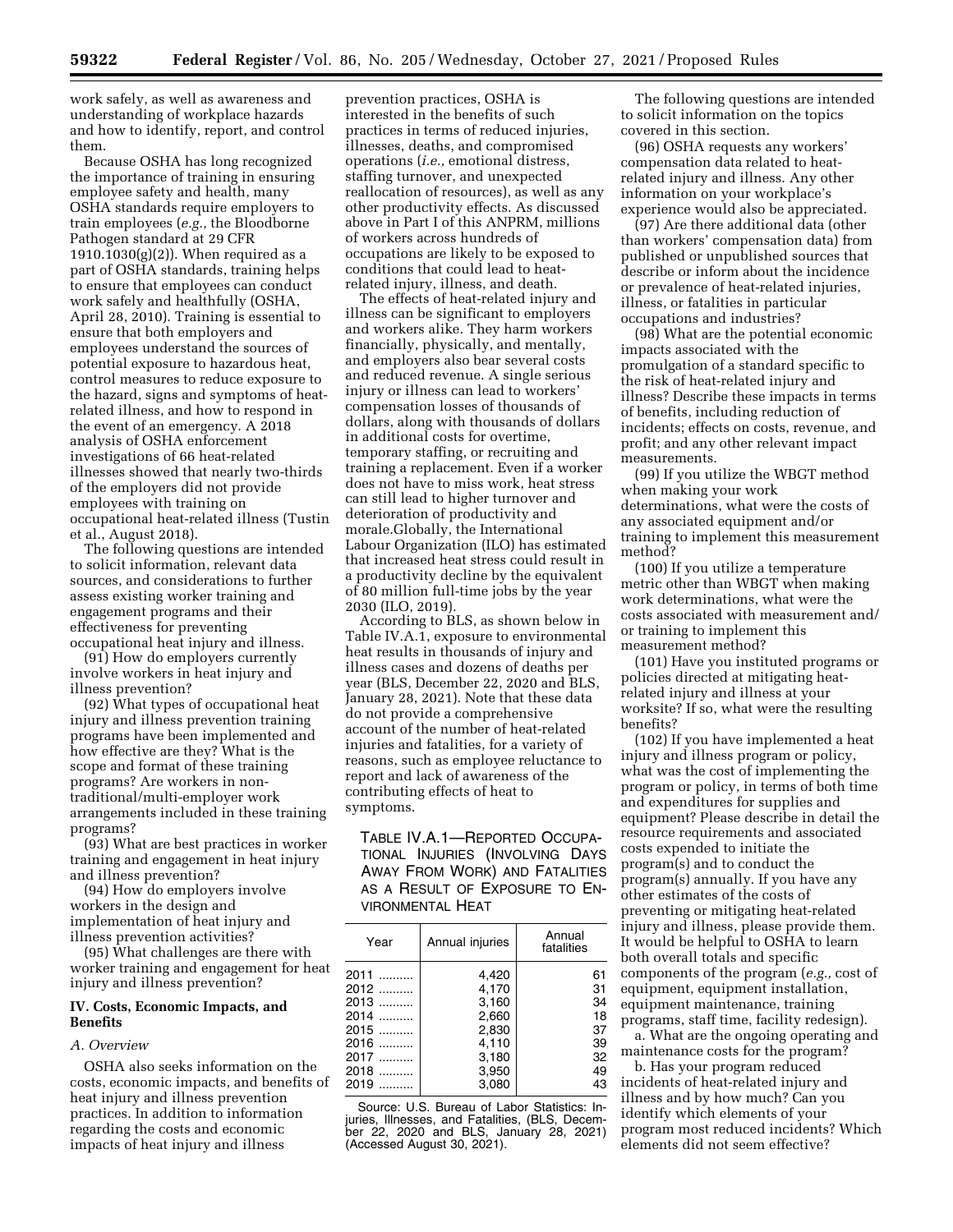c. Has your program reduced direct costs for your facility (*e.g.,* workers' compensation costs, fewer lost workdays)? Please quantify these reductions, if applicable.

d. Has your program reduced indirect costs for your facility (*e.g.,* reductions in absenteeism and worker turnover; increases in reported productivity, satisfaction, and level of safety in the workplace)?

(103) Do you provide wearable devices (specific to heat) to workers? Does each worker get a device or only specific members of the crew?

a. If wearables are provided, what were the associated upfront costs of the equipment and how often do they need to be replaced?

b. Which specific wearable did you choose? What were your deciding factors (*i.e.,* price, ease of use)?

(104) If you are in a state with standards requiring programs and/or policies to reduce heat stress, how did implementing the program and/or policy affect the facility's budget and finances?

(105) What changes, if any, in market conditions would reasonably be expected to result from issuing a standard on heat stress prevention? Describe any changes in market structure or concentration, and any effects on the prices of products and services to consumers, that would reasonably be expected from issuing such a standard.

(106) If you have implemented acclimatization practices in your workplace, were there any associated costs?

(107) How does your workplace address the costs of any rest breaks necessary to prevent heat-related injury and illness?

## *B. Impacts on Small Entities*

As part of the agency's consideration of a heat stress standard, OSHA is concerned about whether its actions will have a significant economic impact on a substantial number of small entities. Small entities included small businesses, small non-profit organizations, and small governmental jurisdictions with a population of less than 50,000. These other small employer organizations may experience heat stress issues in much the same manner as small businesses. Injury and illness incidence rates are known to vary by establishment size. In the construction industry, for example, across all nonfatal occupational injuries and illnesses, establishments between 11 and 49 employees had an average incidence rate of 3.3 per 100 Full Time Equivalent (FTE) workers, whereas

establishments with 1,000 or more employees had an average incidence rate of 0.9 per 100 FTE workers. (BLS, August 31, 2021). If the agency pursues the development of a standard that would have such impacts on small businesses, OSHA is required to develop a regulatory flexibility analysis and convene a Small Business Advocacy Review panel under the Small Business Regulatory Enforcement Fairness Act (before publishing a proposed rule (see Regulatory Flexibility Act, 5 U.S.C. 601 *et seq.*)). Regardless of the significance of the impacts, OSHA seeks ways of minimizing the burdens on small businesses consistent with OSHA's statutory and regulatory requirements and objectives.

The following questions are intended to solicit information on the topics covered in this section.

(108) How many, and what type of small firms, or other small entities, have heat-related injury and illness training, or a heat injury and illness program, and what percentage of their industry (NAICS code) do these entities comprise? Please specify the types of heat stress risks employees in these firms face.

(109) How, and to what extent, would small entities in your industry be affected by a potential OSHA standard to prevent heat stress? Do special circumstances exist that make preventing heat stress more difficult or more costly for small entities than for large entities? Please describe these circumstances.

(110) How many, and in what type of small entities, is heat-related injury and illness a threat, and what percentage of their industry (by NAICS codes) do these entities comprise?

(111) Are there alternative regulatory or non-regulatory approaches OSHA could use to mitigate possible impacts on small entities?

(112) For very small entities (historically defined by OSHA as those with fewer than 20 employees), what types of heat-related injury and illness threats are faced by workers? Does your experience with heat-related injury and illness reflect the lower rates reported by BLS?

(113) For very small entities, what are the unique challenges establishments face in addressing heat-related injury and illness?

(114) If you are in a jurisdiction with standards requiring programs and/or policies to reduce heat stress, how did implementing the program and/or policy affect your small entity or other small entities in your jurisdiction?

### **V. References**

- Althubaiti A. (2016, May 4). Information bias in health research: definition, pitfalls, and adjustment methods. Journal of Multidisciplinary Healthcare, 9, 211– 217. *[https://www.ncbi.nlm.nih.gov/pmc/](https://www.ncbi.nlm.nih.gov/pmc/articles/PMC4862344/pdf/jmdh-9-211.pdf)  [articles/PMC4862344/pdf/jmdh-9-](https://www.ncbi.nlm.nih.gov/pmc/articles/PMC4862344/pdf/jmdh-9-211.pdf)  [211.pdf.](https://www.ncbi.nlm.nih.gov/pmc/articles/PMC4862344/pdf/jmdh-9-211.pdf)* (Althubaiti, May 4, 2016)
- American Conference of Governmental Industrial Hygienists (ACGIH). (2017). Heat Stress and Strain: TLV® Physical Agents 7th Edition Documentation. *[http://mhssn.igc.org/](http://mhssn.igc.org/2017%20ACGIH%20-%20Heat%20Stress%20TLV.pdf) [2017%20ACGIH%20-%20Heat%20](http://mhssn.igc.org/2017%20ACGIH%20-%20Heat%20Stress%20TLV.pdf) [Stress%20TLV.pdf.](http://mhssn.igc.org/2017%20ACGIH%20-%20Heat%20Stress%20TLV.pdf)* (ACGIH, 2017)
- Anderson GB and ML Bell. (2011, February). Heat waves in the United States: mortality risk during heat waves and effect modification by heat wave characteristics in 43 U.S. communities. Environmental Health Perspectives, 119, 210–218. doi:10.1289/ehp.1002313. (Anderson and Bell, February 2011)
- Arbury S et al. (2014, August 8). Heat illness and death among workers—United States, 2012–2013. Centers for Disease Control and Prevention, Morbidity and Mortality Weekly Report, 63(31). (Arbury et al., August 8, 2014)
- Arbury S et al. (2016, April). A critical review of OSHA heat enforcement cases: lessons learned. Journal of Occupational and Environmental Medicine,  $58(4)$ . doi:10.1097/JOM.0000000000000640. (Arbury et al., April 2016)
- Brown S, Baldwin T, Murray P, Whitehouse S, Warren E, Schatz B, Wood Hassan M, Blumenthal R, Casey, Jr. RP, Rosen J, Hirono MK, Reed J. (2019, November 18). Correspondence from members of the U.S. Senate to the Honorable Eugene Scalia, Secretary, United States Department of Labor. (Brown et al., November 18, 2019)
- Budd G. (2008). Wet-bulb globe temperature (WBGT)—its history and limitations. Journal of Science and Medicine and Sport, 11, 20–32. 2008. doi:10.1016/ j.jsams.2007.07.003. (Budd, 2008)
- Bureau of Labor Statistics (BLS). (2017, August 30). Work injuries in the heat in 2015. The Economics Daily. *[https://](https://www.bls.gov/opub/ted/2017/work-injuries-in-the-heat-in-2015.htm) [www.bls.gov/opub/ted/2017/work](https://www.bls.gov/opub/ted/2017/work-injuries-in-the-heat-in-2015.htm)[injuries-in-the-heat-in-2015.htm.](https://www.bls.gov/opub/ted/2017/work-injuries-in-the-heat-in-2015.htm)* (BLS, August 30, 2017)
- Bureau of Labor Statistics (BLS). (2020, December 8). Survey of Occupational Injuries and Illnesses Data Quality Research. *[https://www.bls.gov/iif/data](https://www.bls.gov/iif/data-quality.htm)[quality.htm.](https://www.bls.gov/iif/data-quality.htm)* (BLS, December 8, 2020)
- Bureau of Labor Statistics (BLS). (2020, December 22). Census of Fatal Occupational Injuries. *[https://](https://www.bls.gov/iif/oshcfoi1.htm) [www.bls.gov/iif/oshcfoi1.htm.](https://www.bls.gov/iif/oshcfoi1.htm)* (BLS, December 22, 2020)
- Bureau of Labor Statistics (BLS). (2021, January 28). Survey of Occupational Injuries and Illnesses Data. *[https://](https://www.bls.gov/iif/soii-data.htm) [www.bls.gov/iif/soii-data.htm.](https://www.bls.gov/iif/soii-data.htm)* (BLS, January 28, 2021)
- Bureau of Labor Statistics (BLS). (2021, August 31). Injuries, Illnesses, and Fatalities. Table Q1. Incidence rates of total recordable cases of nonfatal occupational injuries and illnesses by quartile distribution and employment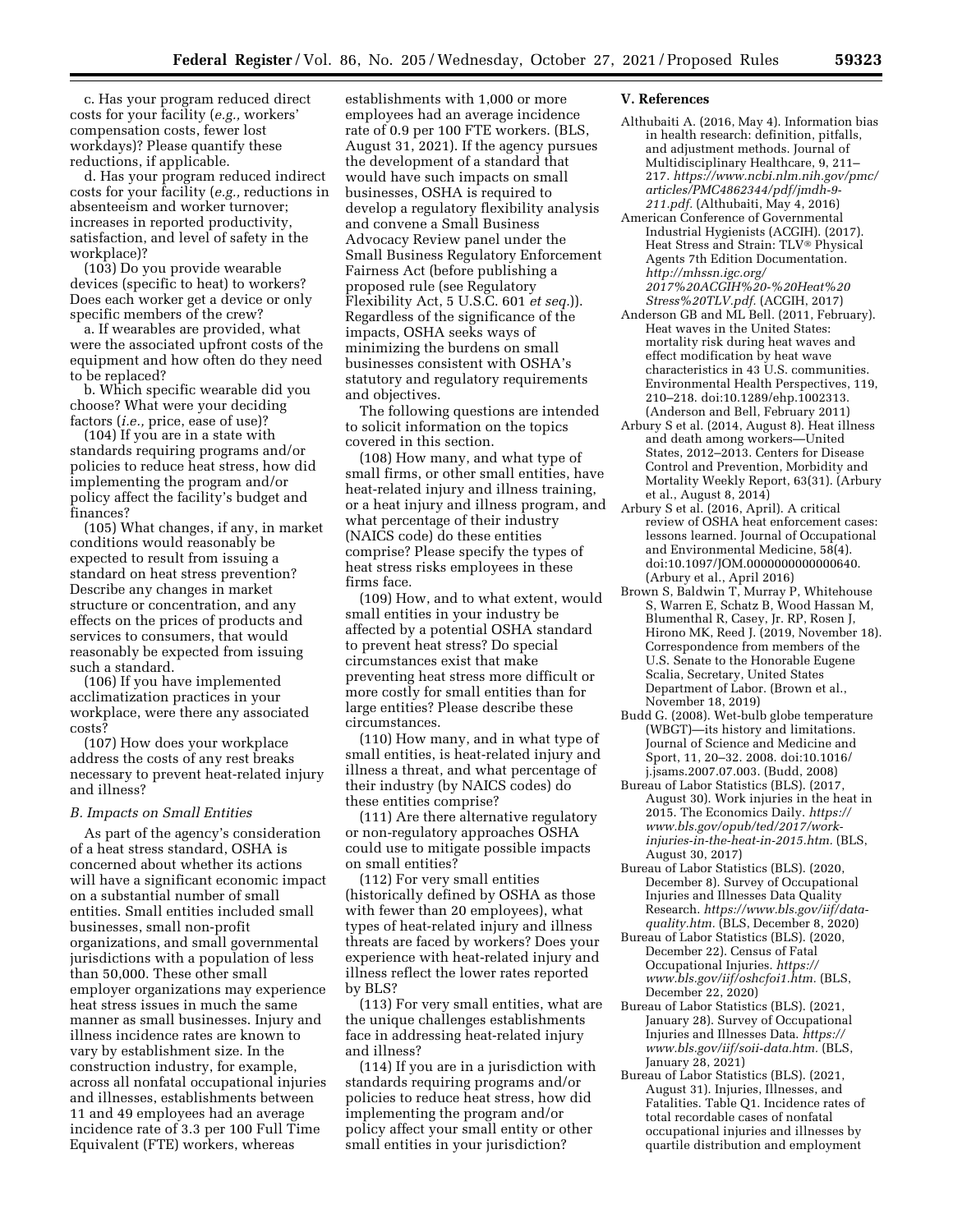size, 2019. Accessed August 31, 2021. (BLS, August 31, 2021)

- Bureau of Labor Statistics (BLS). (2021, September 1). 43 work-related deaths due to environmental heat exposure in 2019. The Economics Daily. *[https://](https://www.bls.gov/opub/ted/2021/43-work-related-deaths-due-to-environmental-heat-exposure-in-2019.htm) [www.bls.gov/opub/ted/2021/43-work](https://www.bls.gov/opub/ted/2021/43-work-related-deaths-due-to-environmental-heat-exposure-in-2019.htm)[related-deaths-due-to-environmental](https://www.bls.gov/opub/ted/2021/43-work-related-deaths-due-to-environmental-heat-exposure-in-2019.htm)[heat-exposure-in-2019.htm.](https://www.bls.gov/opub/ted/2021/43-work-related-deaths-due-to-environmental-heat-exposure-in-2019.htm)* (BLS, September 1, 2021)
- Bureau of Labor Statistics (BLS). (2021a, September 10). Fatal occupational injuries by selected worker characteristics and selected event or exposure, All U.S., all ownerships, 1992–2019. *[https://data.bls.gov/gqt/](https://data.bls.gov/gqt/InitialPage)  [InitialPage.](https://data.bls.gov/gqt/InitialPage)* Accessed September 10, 2021. (BLS, September 10, 2021a)
- Bureau of Labor Statistics (BLS). (2021b, September 10). Databases, Tables & Calculators by Subject. Nonfatal cases involving days away from work: selected characteristics (2011 forward). *[https://](https://data.bls.gov/PDQWeb/cs) [data.bls.gov/PDQWeb/cs.](https://data.bls.gov/PDQWeb/cs)* Accessed September 10, 2021. (BLS, September 10, 2021b)
- Burke MJ et al. (2006, February). Relative effectiveness of worker safety and health training methods. American Journal of Public Health, 96, 315–324. (Burke et al., February 2006)
- Caban-Martinez AJ et al. (2018, April). Physical exposures, work tasks, and OSHA–10 training among temporary and payroll construction workers. Journal of Occupational and Environmental Medicine, 60(4), e159–e165. doi:10.1097/ JOM.0000000000001267. (Caban-Martinez et al., April 2018)
- CAL/OSHA, Title 8, Section 3395. Heat Illness Prevention. *[https://](https://www.dir.ca.gov/Title8/3395.html) [www.dir.ca.gov/Title8/3395.html.](https://www.dir.ca.gov/Title8/3395.html)* (CAL/ OSHA)
- Centers for Disease Control and Prevention (CDC). (2008, June 20). Heat-related deaths among crop workers—United States, 1992–2006. Centers for Disease Control and Prevention, Morbidity and Mortality Weekly Report, 57(24), 649– 653. *[https://www.cdc.gov/mmwr/](https://www.cdc.gov/mmwr/preview/mmwrhtml/mm5724a1.htm)  [preview/mmwrhtml/mm5724a1.htm.](https://www.cdc.gov/mmwr/preview/mmwrhtml/mm5724a1.htm)*  (CDC, June 20, 2008)
- Chu J, Grijalva RM, Levin A, Schakowsky J, Takano M, Hayes J, Pocan M, Bonamici S, Lowenthal A, Davis DK, Adams AS, Scott RC, Lee B, Blumenauer E, Jaypal P, Moore G, McGovern JP, Panetta J, Carson A, Dingell D, Carbajal S, Pressley A, Watson Colman B, Sanchez L. (2021, August 6). Correspondence from members of the U.S. House of Representatives to The Honorable Martin J. Walsh, Secretary, U.S. Department of Labor. (Chu et al., August 6, 2021)
- Commandant of the Marine Corps. (2002, June 6). Marine Corps Order 6200.1E W/ CH1: Marine Corps heat injury prevention program. *[https://www.imef.](https://www.imef.marines.mil/Portals/68/Docs/IMEF/Surgeon/MCO_6200.1E_W_CH_1_Heat_Injury_Prevention.pdf) [marines.mil/Portals/68/Docs/IMEF/](https://www.imef.marines.mil/Portals/68/Docs/IMEF/Surgeon/MCO_6200.1E_W_CH_1_Heat_Injury_Prevention.pdf) [Surgeon/MCO](https://www.imef.marines.mil/Portals/68/Docs/IMEF/Surgeon/MCO_6200.1E_W_CH_1_Heat_Injury_Prevention.pdf)*\_*6200.1E*\_*W*\_*CH*\_*1*\_*Heat*\_ *Injury*\_*[Prevention.pdf.](https://www.imef.marines.mil/Portals/68/Docs/IMEF/Surgeon/MCO_6200.1E_W_CH_1_Heat_Injury_Prevention.pdf)* (Commandant of the Marine Corps, June 6, 2002)
- Department of the Army (2016, July 18). Training Prevention of Heat and Cold Casualties. TRADOC Regulation 350–29. *[https://adminpubs.tradoc.army.mil/](https://adminpubs.tradoc.army.mil/regulations/TR350-29.pdf)*

*[regulations/TR350-29.pdf.](https://adminpubs.tradoc.army.mil/regulations/TR350-29.pdf)* (Department of the Army, July 18, 2016)

- Department of the Army and Air Force. (2003, March 7). Technical bulletin: Heat stress control and heat casualty management. *[https://](https://armypubs.army.mil/ProductMaps/PubForm/Details.aspx?PUB_ID=46205) [armypubs.army.mil/ProductMaps/](https://armypubs.army.mil/ProductMaps/PubForm/Details.aspx?PUB_ID=46205) [PubForm/Details.aspx?PUB](https://armypubs.army.mil/ProductMaps/PubForm/Details.aspx?PUB_ID=46205)*\_*ID=46205.*  (Department of the Army and Air Force, March 7, 2003)
- Department of the Navy, Bureau of Medicine and Surgery. (2009, February 12). Manual of Naval Preventive Medicine, Chapter 3: Prevention of heat and cold stress injuries (ashore, afloat, and ground forces). NAVMED P–5010–3 (Rev. 2– 2009) 0510–LP–108–2696. *[https://](https://www.med.navy.mil/Portals/62/Documents/BUMED/Directives/All%20Pubs/5010-3.pdf?ver=yohnSL5ixr0E8pzXCJLhCw%3d%3d) [www.med.navy.mil/Portals/62/](https://www.med.navy.mil/Portals/62/Documents/BUMED/Directives/All%20Pubs/5010-3.pdf?ver=yohnSL5ixr0E8pzXCJLhCw%3d%3d)  [Documents/BUMED/Directives/](https://www.med.navy.mil/Portals/62/Documents/BUMED/Directives/All%20Pubs/5010-3.pdf?ver=yohnSL5ixr0E8pzXCJLhCw%3d%3d) [All%20Pubs/5010-3.pdf?ver=](https://www.med.navy.mil/Portals/62/Documents/BUMED/Directives/All%20Pubs/5010-3.pdf?ver=yohnSL5ixr0E8pzXCJLhCw%3d%3d) [yohnSL5ixr0E8pzXCJLhCw%3d%3d.](https://www.med.navy.mil/Portals/62/Documents/BUMED/Directives/All%20Pubs/5010-3.pdf?ver=yohnSL5ixr0E8pzXCJLhCw%3d%3d)*  (Department of the Navy, February 12, 2009)
- Ebi KL et al. (2021, August 21). Hot weather and heat extremes: health risks. The Lancet, 398, 698–708. (Ebi et al., August 21, 2021)
- Environmental Protection Agency (EPA). (2017, May). Multi-Model Framework for Quantitative Sectoral Impacts Analysis: A Technical Report for the Fourth National Climate Assessment. U.S. Environmental Protection Agency, EPA 430–R–17–001. *[https://cfpub.epa.gov/si/](https://cfpub.epa.gov/si/si_public_record_Report.cfm?Lab=OAP&dirEntryId=335095) si*\_*public*\_*record*\_*[Report.cfm?Lab=OAP&](https://cfpub.epa.gov/si/si_public_record_Report.cfm?Lab=OAP&dirEntryId=335095) [dirEntryId=335095.](https://cfpub.epa.gov/si/si_public_record_Report.cfm?Lab=OAP&dirEntryId=335095)* (EPA, May 2017)
- Environmental Protection Agency (EPA). (2021, April). Climate Change Indicators: Heat-Related Deaths. *[https://](https://www.epa.gov/climate-indicators/climate-change-indicators-heat-related-deaths) [www.epa.gov/climate-indicators/climate](https://www.epa.gov/climate-indicators/climate-change-indicators-heat-related-deaths)[change-indicators-heat-related-deaths.](https://www.epa.gov/climate-indicators/climate-change-indicators-heat-related-deaths)*  (EPA, April 2021)
- Environmental Protection Agency (EPA). (2021, September 2). Climate Change and Social Vulnerability in the United States: A Focus on Six Impacts. EPA 430–R–21– 003. *[www.epa.gov/cira/social](http://www.epa.gov/cira/social-vulnerability-report)[vulnerability-report.](http://www.epa.gov/cira/social-vulnerability-report)* (EPA, September 2, 2021)
- Flouris AD et al. (2018, December). Workers' health and productivity under occupational heat strain: a systematic review and meta-analysis. Lancet Planetary Health, 2, e521–31. (Flouris et al., December 2018)
- Galer M. (2019, April 8). The heat center initiative: heat illness awareness. *[https://](https://www.army.mil/article/218736/the_heat_center_initiative_heat_illness_awareness)  [www.army.mil/article/218736/the](https://www.army.mil/article/218736/the_heat_center_initiative_heat_illness_awareness)*\_*heat*\_ *center*\_*initiative*\_*heat*\_*illness*\_*[awareness.](https://www.army.mil/article/218736/the_heat_center_initiative_heat_illness_awareness)*  (Galer, April 8, 2019)
- Glaser J et al. (2016, August 8). Climate change and the emergent epidemic of CKD from heat stress in rural communities: the case for heat stress nephropathy. Clinical Journal of the American Society of Nephrology, 11(8), 1472–1483. *[https://www.ncbi.](https://www.ncbi.nlm.nih.gov/pmc/articles/PMC4974898/?report=printable) [nlm.nih.gov/pmc/articles/PMC4974898/](https://www.ncbi.nlm.nih.gov/pmc/articles/PMC4974898/?report=printable)  [?report=printable.](https://www.ncbi.nlm.nih.gov/pmc/articles/PMC4974898/?report=printable)* (Glaser et al., August 8, 2016)
- Government Accountability Office (GAO). (2009, October). Enhancing OSHA's records audit process could improve the accuracy of worker injury and illness data. *[https://www.gao.gov/assets/gao-10-](https://www.gao.gov/assets/gao-10-10.pdf) [10.pdf.](https://www.gao.gov/assets/gao-10-10.pdf)* (GAO, October 2009)
- Grundstein A, et al. (2015, January). Regional heat safety thresholds for athletics in the contiguous United States. Applied geography, 56 (2015), 55–60. *[https://](https://doi.org/10.1016/j.apgeog.2014.10.014) [doi.org/10.1016/j.apgeog.2014.10.014.](https://doi.org/10.1016/j.apgeog.2014.10.014)*  (Grundstein et al., January 2015)
- Gubernot DM et al. (2014, October). The epidemiology of occupational heatrelated morbidity and mortality in the United States: a review of the literature and assessment of research needs in a changing climate. International Journal of Biometeorology, 58(8), 1779–1788. doi:10.1007/s00484–013–0752–x. (Gubernot et al., October 2014)
- Gubernot DM et al. (2015, February). Characterizing occupational heat-related mortality in the United States, 2000– 2010: An analysis using the census of fatal occupational injuries database. American Journal of Industrial Medicine, 58(2), 203–211. doi:10.1002/ajim.22381. (Gubernot et al., February 2015)
- Human Performance Resources by Consortium for Health and Military Performance (HPRC). (2021, October 6). Warrior heat- and exertion-related events collaborative. *[https://www.hprc](https://www.hprc-online.org/resources-partners/whec)[online.org/resources-partners/whec.](https://www.hprc-online.org/resources-partners/whec)*  Accessed October 6, 2021. (HPRC, October 6, 2021)
- International Labour Organization (ILO). (2019). Working on a warmer planet: The impact of heat stress on labour productivity and decent work. 13. (ILO, 2019)
- International Organization for Standardization (ISO). (2017). Ergonomics of the thermal environment—Assessment of heat stress using the WBGT (wet bulb globe temperature) index. Third Edition. ISO 7243:2017(E). 2017. (ISO, 2017)
- Johnson RJ et al. (2019, May 9). Chronic kidney disease of unknown cause in agricultural communities. The New England Journal of Medicine, 380, 1843– 1852. doi:10.1056/NEJMra1813869. (Johnson et al., May 9, 2019)
- Kilbourne, EM. (1997). Heat waves and hot environments. The public health consequences of disasters. (1997). (Kilbourne, 1997)
- Leigh JP et al. (2014, April). An estimate of the US government's undercount of nonfatal occupational injuries and illnesses in agriculture. Ann Epidemiology, 24(4). 254–259. doi:10.1016/j.annepidem.2014.01.006. (Leigh et al., April 2014)
- McCarthy RB et al. (2019, September). Outcomes of a heat stress awareness program on heat-related illness in municipal outdoor workers. Journal of Occupational and Environmental Medicine, 61(9), 724–728. doi:10.1097/ JOM.0000000000001639. (McCarthy et al., September 2019)
- Minnesota Administrative Rules. Section 5205.0110 Indoor ventilation and temperature in places of employment. *[https://www.revisor.mn.gov/rules/](https://www.revisor.mn.gov/rules/5205.0110/)  [5205.0110/.](https://www.revisor.mn.gov/rules/5205.0110/)* (Minnesota Administrative Rules)
- Mix J et al. (2019). Hydration status, kidney function, and kidney injury in Florida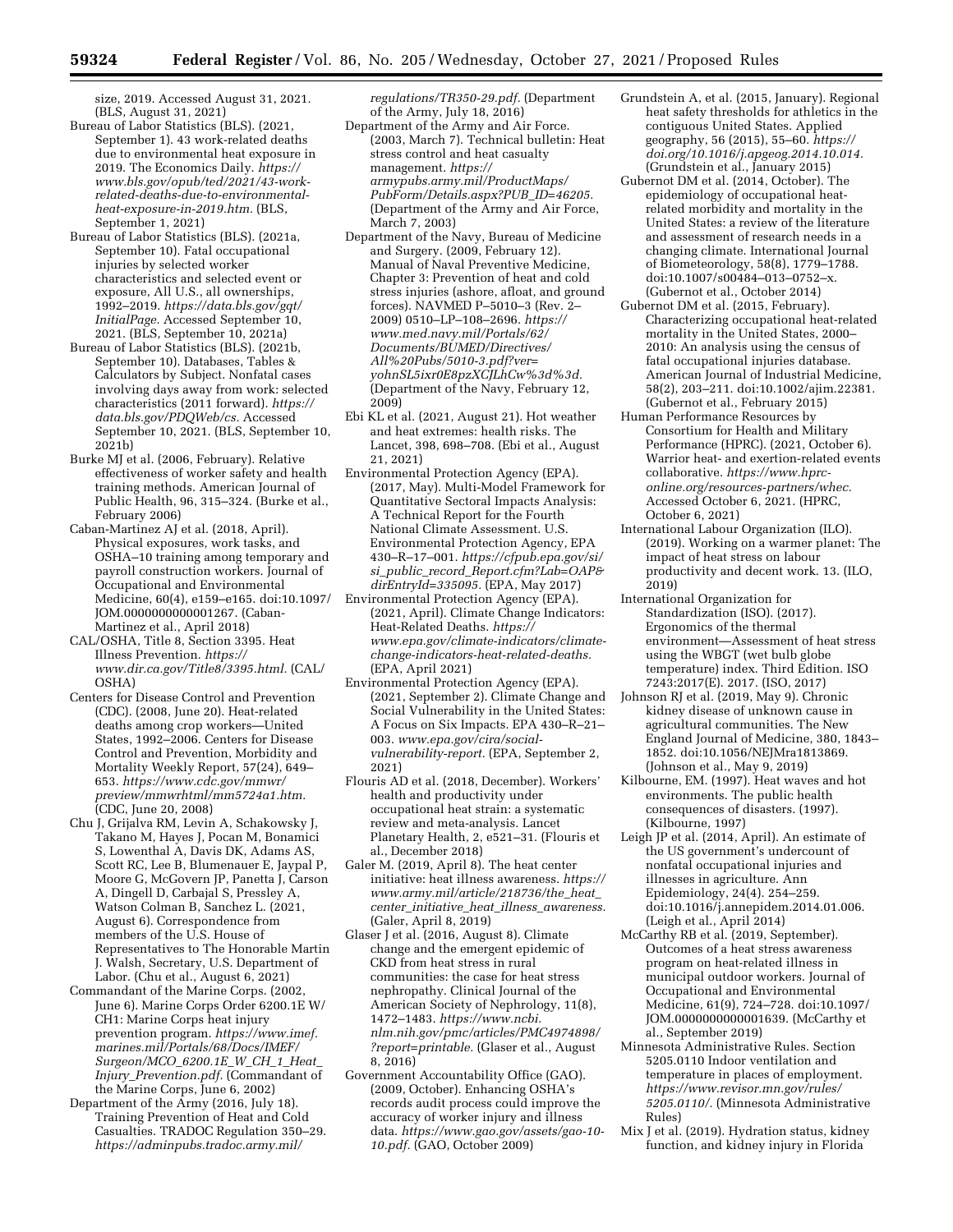agricultural workers. Journal of Occupational and Enviornmental Medicine, 60(5), e253-e260. DOI: *[https://](https://doi.org/10.1097/JOM.000000000000126) [doi.org/10.1097/JOM.000000000000126.](https://doi.org/10.1097/JOM.000000000000126)*  (Mix et al., 2019)

- Morris CE et al. (2019, January 28). Actual and simulated weather data to evaluate wet bulb globe temperature and heat index as alerts for occupational heatrelated illness. Journal of Occupational and Environmental Hygiene, 16(1), 54– 65. *[https://www.tandfonline.com/doi/](https://www.tandfonline.com/doi/full/10.1080/15459624.2018.1532574)  [full/10.1080/15459624.2018.1532574.](https://www.tandfonline.com/doi/full/10.1080/15459624.2018.1532574)*  (Morris et al., January 28, 2019)
- National Weather Service (NWS). (2021, August 25). Wet Bulb Globe Temperature: Guidelines-Charts. *[https://](https://www.weather.gov/arx/wbgt#guidelines) [www.weather.gov/arx/wbgt#guidelines.](https://www.weather.gov/arx/wbgt#guidelines)*  Accessed August 25, 2021. (NWS, August 25, 2021)
- National Weather Service (NWS). (2021, September 1). What is the heat index?. *[https://www.weather.gov/ama/](https://www.weather.gov/ama/heatindex)  [heatindex.](https://www.weather.gov/ama/heatindex)* Accessed September 1, 2021.  $(NWS, September 1, 2021)$
- National Weather Service (NWS). (2021, September 2). Heat watch vs. warning. *[https://www.weather.gov/safety/heat](https://www.weather.gov/safety/heat-ww)[ww.](https://www.weather.gov/safety/heat-ww)* Accessed on September 2, 2021. (NWS, September 2, 2021)
- National Weather Service (NWS). (2021a, September 8). 80-year list of severe weather fatalities. *[https://](https://www.weather.gov/media/hazstat/80years_2020.pdf) [www.weather.gov/media/hazstat/](https://www.weather.gov/media/hazstat/80years_2020.pdf)  80years*\_*[2020.pdf.](https://www.weather.gov/media/hazstat/80years_2020.pdf) 2020.* Accessed September 8, 2021. (NWS, September 8, 2021a)
- National Weather Service (NWS). (2021b, September 8). Weather related fatality and injury Statistics: weather fatalities 2020. *[https://www.weather.gov/hazstat/](https://www.weather.gov/hazstat/2020)  [2020.](https://www.weather.gov/hazstat/2020)* Accessed September 8, 2021. (NWS, September 8, 2021b)
- National Institute for Occupational Safety and Health (NIOSH). (1972). NIOSH criteria for a recommended standard: occupational exposure to hot environments. Publication 72–10269. *[https://www.cdc.gov/niosh/docs/72-](https://www.cdc.gov/niosh/docs/72-10269/default.html) [10269/default.html.](https://www.cdc.gov/niosh/docs/72-10269/default.html)* (NIOSH, 1972)
- National Institute for Occupational Safety and Health (NIOSH). (1986, April). NIOSH criteria for a recommended standard: occupational exposure to hot environments. Publication 86–113. *[https://www.cdc.gov/niosh/docs/86-113/](https://www.cdc.gov/niosh/docs/86-113/86-113.pdf?id=10.26616/NIOSHPUB86113)  [86-113.pdf?id=10.26616/](https://www.cdc.gov/niosh/docs/86-113/86-113.pdf?id=10.26616/NIOSHPUB86113)*
- *[NIOSHPUB86113.](https://www.cdc.gov/niosh/docs/86-113/86-113.pdf?id=10.26616/NIOSHPUB86113)* (NIOSH, April 1986) National Institute for Occupational Safety and Health (NIOSH). (2016, February). NIOSH criteria for a recommended standard: occupational exposure to heat and hot environments. Publication 2016– 106. *[https://www.cdc.gov/niosh/docs/](https://www.cdc.gov/niosh/docs/2016-106/default.html)  [2016-106/default.html.](https://www.cdc.gov/niosh/docs/2016-106/default.html)* (NIOSH, February 2016)
- National Institute for Occupational Safety and Health (NIOSH). (2017, April 20). Reproductive health and the workplace: Heat. *[https://www.cdc.gov/niosh/topics/](https://www.cdc.gov/niosh/topics/repro/heat.html) [repro/heat.html.](https://www.cdc.gov/niosh/topics/repro/heat.html)* (NIOSH, April 20, 2017)
- National Integrated Heat Health Information System (NIHHIS). (2021, August 25). Understand Urban Heat Islands. *[https://](https://nihhis.cpo.noaa.gov/Urban-Heat-Island-Mapping/Understand-Urban-Heat-Islands) [nihhis.cpo.noaa.gov/Urban-Heat-Island-](https://nihhis.cpo.noaa.gov/Urban-Heat-Island-Mapping/Understand-Urban-Heat-Islands)[Mapping/Understand-Urban-Heat-](https://nihhis.cpo.noaa.gov/Urban-Heat-Island-Mapping/Understand-Urban-Heat-Islands)*

*[Islands.](https://nihhis.cpo.noaa.gov/Urban-Heat-Island-Mapping/Understand-Urban-Heat-Islands)* Accessed August 25, 2021. (NIHHIS, August 25, 2021)

- Occupational Safety and Health Administration (OSHA). (2010, April 28).Training standards policy statement.*[https://www.osha.gov/dep/](https://www.osha.gov/dep/standards-policy-statement-memo-04-28-10.html) [standards-policy-statement-memo-04-28-](https://www.osha.gov/dep/standards-policy-statement-memo-04-28-10.html) [10.html.](https://www.osha.gov/dep/standards-policy-statement-memo-04-28-10.html)*(OSHA, April 28, 2010)
- Occupational Safety and Health Administration (OSHA). (2017).Workers' rights.*[https://www.osha.gov/sites/](https://www.osha.gov/sites/default/files/publications/osha3021.pdf) [default/files/publications/](https://www.osha.gov/sites/default/files/publications/osha3021.pdf) [osha3021.pdf.](https://www.osha.gov/sites/default/files/publications/osha3021.pdf)*(OSHA, 2017)
- Occupational Safety and Health Administration (OSHA). (2017, September 15). OSHA Technical Manual. Section III: Chapter 4—Heat Stress. *[https://www.osha.gov/otm/section-3](https://www.osha.gov/otm/section-3-health-hazards/chapter-4) [health-hazards/chapter-4.](https://www.osha.gov/otm/section-3-health-hazards/chapter-4)* (OSHA, September 15, 2017)
- Occupational Safety and Health Administration (OSHA). (2019, October 1). Region VI: Regional Emphasis Program for Heat Illnesses. *[https://](https://www.osha.gov/sites/default/files/enforcement/directives/CPL_2_02-00-027A.pdf) [www.osha.gov/sites/default/files/](https://www.osha.gov/sites/default/files/enforcement/directives/CPL_2_02-00-027A.pdf)  [enforcement/directives/CPL](https://www.osha.gov/sites/default/files/enforcement/directives/CPL_2_02-00-027A.pdf)*\_*2*\_*02-00- [027A.pdf.](https://www.osha.gov/sites/default/files/enforcement/directives/CPL_2_02-00-027A.pdf)* (OSHA, October 1, 2019)
- Occupational Safety and Health Administration (OSHA). (2021, August 20). Federal OSHA Heat-Related Inspections and Violations, Jan 2018– August 19, 2021. (OSHA, August 20, 2021)
- Occupational Safety and Health Administration (OSHA). (2021, September). A Selection of Agency Heat Exposure Guidelines Tables. (OSHA, September 2021)
- Occupational Safety and Health Administration (OSHA). (2021, September 1). Inspection Guidance for Heat-Related Hazards. (OSHA, September 1, 2021)
- Occupational Safety and Health Administration (OSHA). (2021, September 2). Heat: Prevention>>Hazard Recognition. *[https://www.osha.gov/heat](https://www.osha.gov/heat-exposure/hazards)[exposure/hazards.](https://www.osha.gov/heat-exposure/hazards)* Accessed September 2, 2021. (OSHA, September 2, 2021)
- Occupational Safety and Health Administration (OSHA). (2021, October 6). Protecting Temporary Workers. *[https://www.osha.gov/temporaryworkers.](https://www.osha.gov/temporaryworkers)*  Accessed October 6, 2021. (OSHA, October 6, 2021a)
- Occupational Safety and Health Administration (OSHA). (2021, October 6). Safety and Health Topics>>Heat>>Personal risk factors. *[https://www.osha.gov/heat-exposure/](https://www.osha.gov/heat-exposure/personal-risk-factors)  [personal-risk-factors.](https://www.osha.gov/heat-exposure/personal-risk-factors)* Accessed October 6, 2021. (OSHA, October 6, 2021b)
- Occupational Safety and Health Administration (OSHA). (2021, October 7). Heat: Prevention—Protecting New Workers. *[https://www.osha.gov/heat](https://www.osha.gov/heat-exposure/protecting-new-workers)[exposure/protecting-new-workers.](https://www.osha.gov/heat-exposure/protecting-new-workers)*  Accessed October 7, 2021. (OSHA, October 7, 2021)
- Occupational Safety and Health Administration (OSHA and National Istitute for Occupational Safety and Health (NIOSH). (2021, October 6). Recommended Practices: Protecting Temporary Workers. *[https://](https://www.osha.gov/sites/default/files/publications/OSHA3735.pdf) [www.osha.gov/sites/default/files/](https://www.osha.gov/sites/default/files/publications/OSHA3735.pdf)*

*[publications/OSHA3735.pdf.](https://www.osha.gov/sites/default/files/publications/OSHA3735.pdf)* Accessed October 6, 2021. (OSHA and NIOSH, October 6, 2021)

- Oliveira AVM et al. (2019, August). Globe temperature and its measurement: requirements and limitations. Annals of Work Exposure sand Health, 63(7), 743– 758. doi:10.1093/annweh/wxz042. (Oliveira et al., August 2019)
- Oregon Administrative Rules. 437–002–0155 Temporary Rule Heat Illness Prevention. *[https://osha.oregon.gov/OSHARules/](https://osha.oregon.gov/OSHARules/div2/437-002-0155-temp.pdf) [div2/437-002-0155-temp.pdf.](https://osha.oregon.gov/OSHARules/div2/437-002-0155-temp.pdf)* (Oregon Administrative Rules)
- Padilla A, Brown S, Warren E, Wyden R, Sanders B, Cortez Masto C, Gillibrand K, Geinstein D, Blumenthal R, Baldwin T, Smith T, Markey EJ, Booker C. (2021, August 3). Correspondence from members of the U.S. Senate to The Honorable Martin Walsh, Secretary, United States Department of Labor. (Padilla et al., August 3, 2021)
- Park RJ et al. (2021, July). Temperature, workplace safety, and labor market inequality. Institute of Labor Economics, Discussion Paper Series. *[http://](http://ftp.iza.org/dp14560.pdf) [ftp.iza.org/dp14560.pdf.](http://ftp.iza.org/dp14560.pdf)* (Park et al., July 2021)
- Popovich N and Choi-Schagrin W. (2021, August 11). Hidden toll of the northwest heat wave: hundreds of extra deaths. The New York Times. *[https://](https://www.nytimes.com/interactive/2021/08/11/climate/deaths-pacific-northwest-heat-wave.html) [www.nytimes.com/interactive/2021/08/](https://www.nytimes.com/interactive/2021/08/11/climate/deaths-pacific-northwest-heat-wave.html) [11/climate/deaths-pacific-northwest](https://www.nytimes.com/interactive/2021/08/11/climate/deaths-pacific-northwest-heat-wave.html)[heat-wave.html.](https://www.nytimes.com/interactive/2021/08/11/climate/deaths-pacific-northwest-heat-wave.html)* (Popovich and Choi-Schagrin, August 11, 2021)
- Quandt SA et al. (2013, August). Heat index in migrant farmworker housing: implications for rest and recovery from work-related heat stress. *[https://](https://www.ncbi.nlm.nih.gov/pmc/articles/PMC3723406/) [www.ncbi.nlm.nih.gov/pmc/articles/](https://www.ncbi.nlm.nih.gov/pmc/articles/PMC3723406/)  [PMC3723406/.](https://www.ncbi.nlm.nih.gov/pmc/articles/PMC3723406/)* (Quandt et al., August, 2013)
- Quinn MM et al. (2007). Social disparities in the burden of occupational exposures: results of a cross-sectional study. American Journal of Industrial Medicine, 50, 861–875. doi:10.1002/ajim.20529. (Quinn et al., 2007)
- Rothfusz. (1990, July 1). National Weather Service Technical Attachment: The heat index ''equation'' (or, more than you ever wanted to know about heat index). *[https://www.weather.gov/media/ffc/ta](https://www.weather.gov/media/ffc/ta_htindx.PDF)*\_ *[htindx.PDF.](https://www.weather.gov/media/ffc/ta_htindx.PDF)* (Rothfusz, July 1, 1990)
- Seabury AS et al. (2017, February). Racial and ethnic differences in the frequency of workplace injuries and prevalence of work-related disability. Health Affairs, 36(2), 266–273. doi:10.1377/ hlthaff.2016.1185. (Seabury et al., February 2017)
- Shipley J et al. (2021, August 17). Heat is killing workers in the U.S.—and there are no federal rules to protect them. National Public Radio. *[https://](https://www.npr.org/2021/08/17/1026154042/hundreds-of-workers-have-died-from-heat-in-the-last-decade-and-its-getting-worse) [www.npr.org/2021/08/17/1026154042/](https://www.npr.org/2021/08/17/1026154042/hundreds-of-workers-have-died-from-heat-in-the-last-decade-and-its-getting-worse)  [hundreds-of-workers-have-died-from](https://www.npr.org/2021/08/17/1026154042/hundreds-of-workers-have-died-from-heat-in-the-last-decade-and-its-getting-worse)[heat-in-the-last-decade-and-its-getting](https://www.npr.org/2021/08/17/1026154042/hundreds-of-workers-have-died-from-heat-in-the-last-decade-and-its-getting-worse)[worse.](https://www.npr.org/2021/08/17/1026154042/hundreds-of-workers-have-died-from-heat-in-the-last-decade-and-its-getting-worse)* (Shipley et al., August 17, 2021)
- Sorensen C and R Garcia-Trabanino. (2019, August 22). Perspective essay: A new era of climate medicine—addressing heattriggered renal disease. The New England Journal of Medicine, 381, 693–